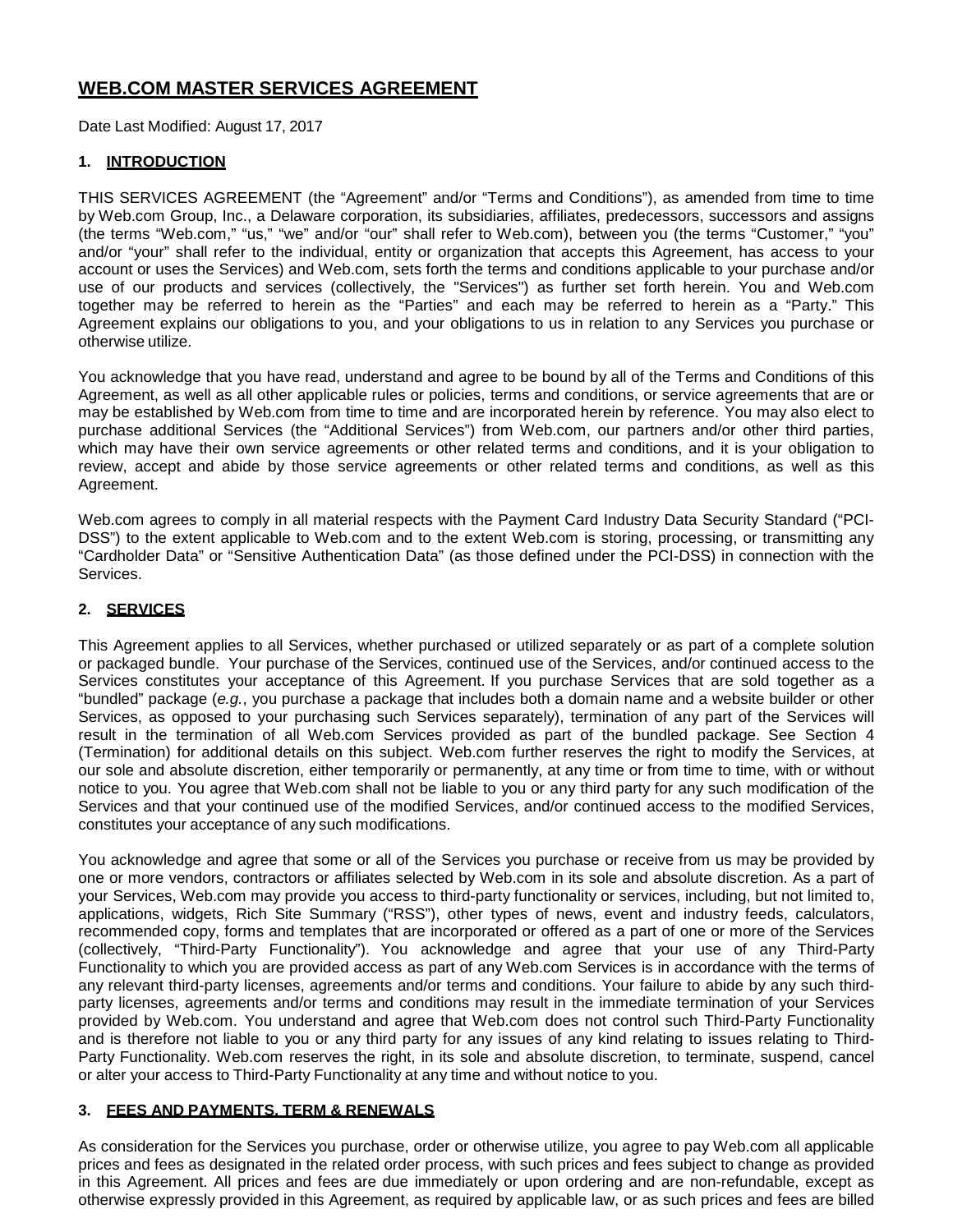by Web.com under an invoice or order confirmation for Services issued to a Customer that expressly permits payment within thirty (30) days after Web.com has sent the Customer such invoice or order confirmation ("Net-30 Customers"). Web.com may require a Customer to successfully complete a credit application prior to such Customer qualifying to become a Net-30 Customer.

If you require Additional Services, then additional prices and fees will apply pursuant to then current rates, which are also subject to change in accordance with this Agreement. All quoted prices and fees exclude all applicable sales tax, use tax, value added tax ("VAT"), and other taxes and government charges, whether federal, state or foreign. You are responsible for payment of all such taxes (other than based on Web.com's income), fees, duties and charges on your payment for the purchase of Services arising from any and all fees under this Agreement. Accordingly, you agree to pay all VAT, sales and other taxes (other than taxes based on Web.com income) related to Web.com services or payments made by you hereunder. All payments of prices and fees for Web.com Services shall be made in U.S. dollars. Although Web.com may display pricing in various currencies, transaction processing is supported only in U.S. dollars and the pricing displayed during the checkout process will be an estimated conversion price at the time of purchase. If the currency of your bank or credit card account is not in U.S. dollars, you may be charged exchange rate conversion fees by your bank or credit card company. In addition, due to time differences between (i) the time you complete the checkout process; (ii) the time the transaction is processed; and (iii) the time the transaction posts to your bank or credit card, the conversion rates may fluctuate and Web.com makes no representations or warranties that (a) the amount submitted to your bank or credit card for payment will be the same amount that is posted to your bank or credit card statement or (b) the estimated conversion price will be the same as either the amount processed or the amount posted to your bank or credit card statement, and you agree to waive any and all claims against Web.com based upon such discrepancies (including any and all claims for a refund based on the foregoing). You acknowledge and agree that you may be charged VAT based on the country indicated in the account holder's address information associated with your account. Set up prices and fees, if any, will become payable on the applicable effective date for the applicable Services.

Unless otherwise stipulated in the related order process, payment for the Services are to be made via a charge to your credit card, charge card, PayPal account or bank account provided to us ("the Account"). You are solely and absolutely responsible for any Account information that you provide to Web.com and must promptly inform Web.com of any changes or updates to the method of payment. By submitting an order for Services, you authorize Web.com to charge the order to the Account or to otherwise immediately bill you for the Services. You acknowledge and agree that unless otherwise expressly stipulated in the order process or otherwise changed afterwards in accordance with the applicable process, all annual, monthly or other recurring fees related to the Services or otherwise referenced in this Agreement are to be recurring transactions that will be billed on an ongoing basis until the Services are terminated in accordance with this Agreement. If you have provided billing information sufficient for automatic billing, then Web.com will bill you automatically in accordance with the applicable billing frequency. You are obligated to pay for the full amount of the Agreement, even if such full amount is scheduled to be paid in installments. If you elect to pay for the Services in installments, provided such a payment schedule is expressly permitted and accepted by Web.com, all installments must be received on or before the applicable due date. If you qualify, we may, at our sole and absolute discretion, extend payment terms to you under our Business Account Credit Program.

Unless otherwise specified herein, on our website or in the applicable order process, each Web.com Service is for a one-year initial term and renewable thereafter for successive terms. Any Web.com Service that provides for a monthly billing cycle may be billed every four (4) weeks. Any renewal of your Services with us is subject to our then current Terms and Conditions, including, but not limited to, successful completion of any applicable authentication procedure, and payment of all applicable service prices and fees at the time of renewal, and in the case of domain name re-registration, the domain name registry's acceptance of your domain name registration. Upon prior notice, Web.com may also charge an "Account Maintenance Fee" to maintain your active account. This Account Maintenance Fee shall be billed to your account each year, thirty (30) days following the annual anniversary date of your account creation. Except with respect to the Services to which you subscribe on a monthly (or similar billing cycle) basis, we will endeavor, but are not obligated, to provide you with notice prior to the renewal of your Services at least fifteen (15) days prior to the renewal date.

Pricing for Services, renewals, and product upgrades and add-ons may vary based upon the date of your purchase. Additional payment terms may apply to the Services you purchase, as set forth in the applicable supplemental service and product agreements to this Agreement, on our website or as otherwise outlined in the applicable order process. Services to which you subscribe to on a monthly or recurring basis automatically renew on a recurring basis until the Agreement is properly terminated in accordance with its terms. We may, at any time, activate the auto-renew service for eligible Services in your account if it is not already activated. Further, we may provide you with an opportunity to opt-in to our automatic renewal process in accordance with the instructions (and subject to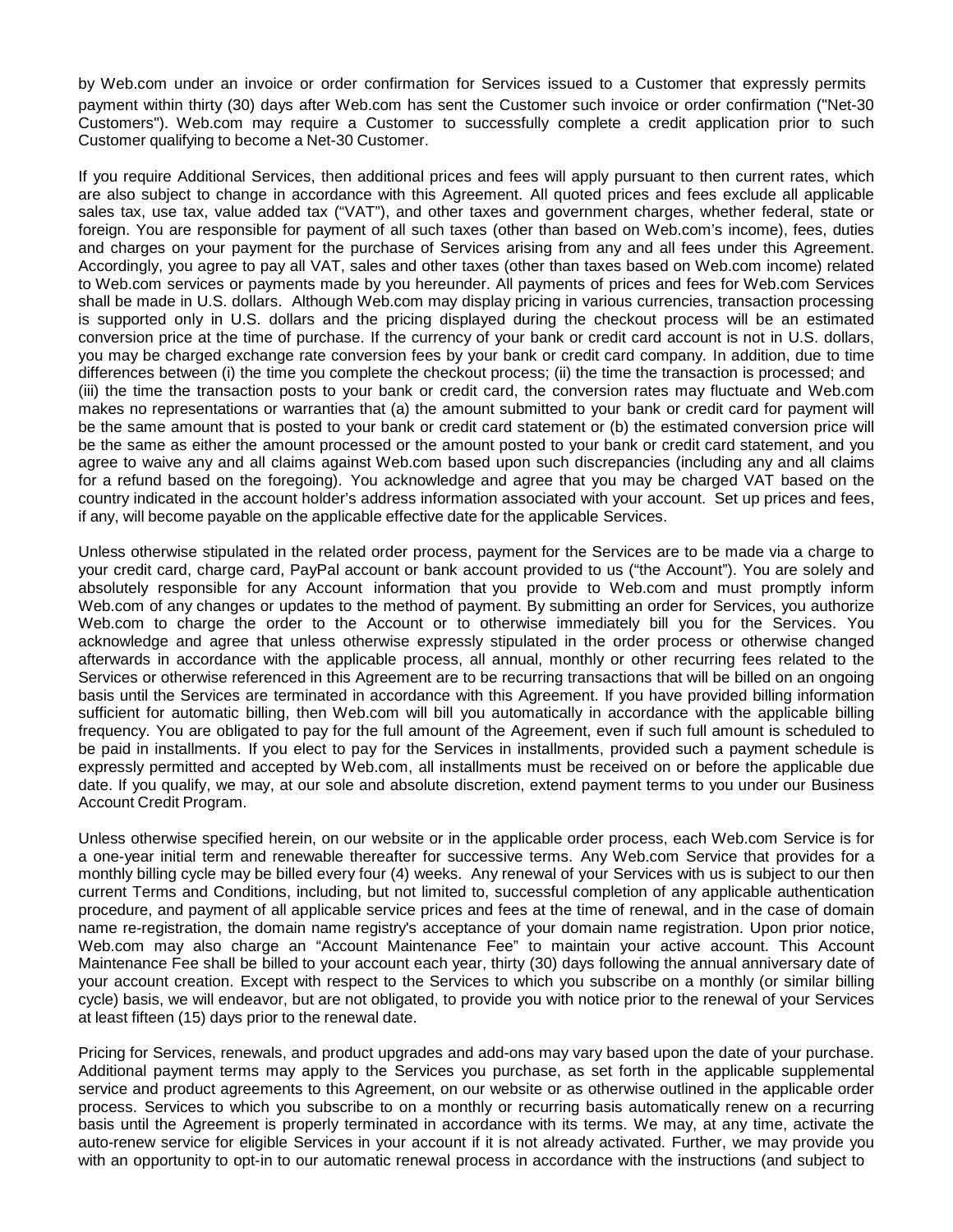your agreement to the terms and conditions pertaining to that process) on our website or in the applicable order process. You agree that if you are enrolled in or otherwise utilizing our auto-renew service, we will attempt to renew your service at some point less than ninety (90) days prior to its expiration [without notice to you]. Such automatic renewal for your Services, if successful, may be for a shorter term than the term for which you originally purchased your Services, but in no event shall such term be longer than the term then currently in place for the Services. Such automatic renewal for your Services, if successful, shall be at the then current price for the Services. You further agree that, to turn off the auto-renew service for any of your Services with Web.com, you must call our Customer Service, or you may be able to turn off such auto-renew service utilizing the online Account Manager associated with your Services. You acknowledge and agree that the renewal price may be higher or lower than the price you paid for the then current term of the Services, and that we are authorized to charge your credit card or other payment method on file for the renewal of the Services. In any event, you are solely and absolutely responsible for the credit card or payment information you provide to Web.com and must promptly inform Web.com of any changes thereto (*e.g*., change of expiration date or account number). You acknowledge and agree that Web.com may extend the expiration date on your credit card on file with us in order to protect against unwanted expiration of your Services and to allow for the automatic renewal thereof. In addition, you are solely and absolutely responsible for ensuring the Services are renewed. Web.com shall have no liability to you or any third party in connection with the renewal as described herein, including, but not limited to, any failure or errors in renewing the Services whether due to you, us or a third party. In order to process a renewal under our auto-renew service, we may use third-party vendors for the purpose of updating the expiration date and account number of your credit card or other payment method on file. Such third-party vendors maintain relationships with various credit card issuers and may be able to provide us with the updated expiration date and account number for your credit card by comparing the information we have on file with the information the third-party vendor has on file. By selecting our auto-renew service, you acknowledge and agree that we may share your credit card or other payment method information with such third-party vendors for the purpose of obtaining any update to your credit card expiration date, account number or payment account.

In the event that you are not enrolled in auto-renew, or have opted out of auto-renew, and want to renew your Services, you acknowledge and agree you are responsible for actively renewing your Services and you further assume all risk and consequences if you wait until the end of the Services term or otherwise to attempt to renew any Services. If any Service is not successfully renewed prior to the expiration of its then current term, all your rights to such Service will terminate, and we will have no obligation to allow you to renew a Service once its expiration date has passed. Additionally, for domain name registration services, even if a registry administrator or third-party service provider provides a grace period to Web.com upon expiration or termination of such Service, you acknowledge and agree that any post-expiration renewal or redemption processes implemented on your behalf are at our sole and absolute discretion, and may be subject to a late fee, reinstatement fee, redemption fee and/or other fee.

Without limiting any of Web.com's rights hereunder, should any fee payment become delinquent, Web.com may suspend or cancel your Services; provided, however, related charges will continue to accrue. You acknowledge and agree that Web.com is not responsible whatsoever for any effect the suspension of Services might have. If Web.com provides any Service discount to you and you default on payments or obligations as outlined herein, Web.com may rescind all discounts and require full payment for the Services. All sums due and payable that remain unpaid after any applicable cure period herein will accrue interest as a late charge of 1.5% per month or the maximum amount allowed by law, whichever is less. Web.com further reserves the right to refer any amounts owed hereunder to a third party for collection in the event of default. In the event your account is sent to collection, you agree to pay all costs of collection, including costs, litigation and attorneys' fees. A \$20.00 (Twenty U.S. dollars) collection fee may be charged for all dishonored checks. Moreover, an additional fee may also be assessed for the following reasons: (i) late payment; (ii) payment with insufficient funds; (iii) denied or invalid credit card number; or (iv) the re-starting or reinstating of Services terminated for nonpayment. Web.com will re-start or reinstate any such Service in our sole and absolute discretion and subject to our receipt of the applicable service fee, renewal fee or other fee.

If Customer pays for the Services by credit card or charge card, Customer permanently and irrevocably waives any and all right to enact a 'chargeback' (that is, a disputed, reversed or contested charge with the applicable bank, credit card, charge card or other payment method) against these payments for any reason whatsoever against Web.com. If for any reason Web.com is unable to charge your Account or other payment method for the full amount owed for the Services provided, or if Web.com receives notification of a chargeback, reversal, payment dispute or is charged a penalty for any fee it previously charged to your Account or other payment method, you agree that we may pursue all available lawful remedies in order to obtain payment, including, but not limited to, immediate cancellation, without notice to you, of any your Services (including domain names). We also reserve the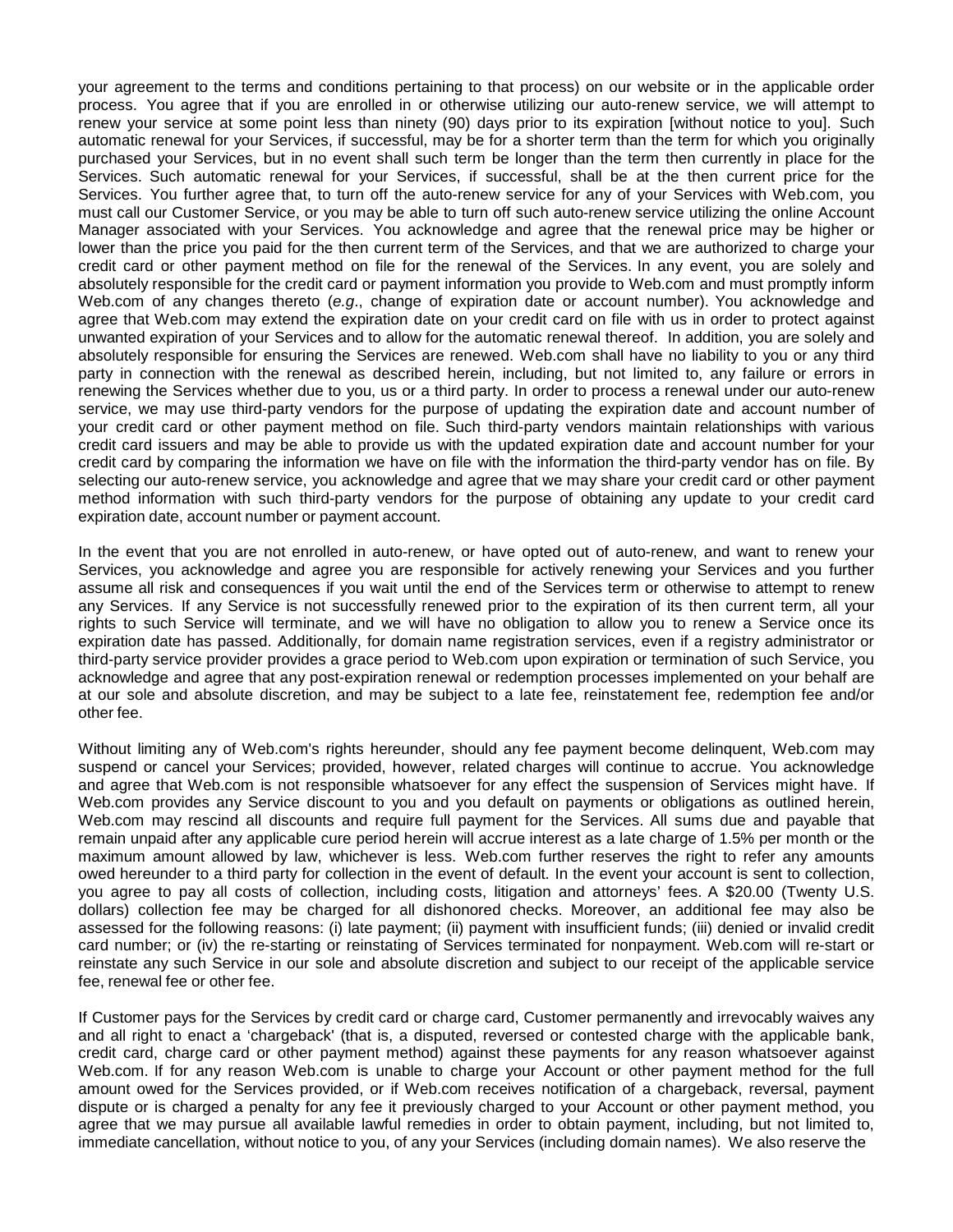right to charge you reasonable "administrative fees" or "processing fees" for (i) additional tasks we may perform outside the normal scope of the Services; (ii) additional time and/or costs we may incur in providing the Services, and/or (iii) your noncompliance with this Agreement (as determined by us in our sole and absolute discretion). Typical administrative or processing fee scenarios include, but are not limited to: (i) customer service issues that require additional personal time or attention; (ii) UDRP actions(s) in connection with your domain name(s) and/or disputes that require accounting or legal services, whether performed by Web.com staff or by outside firms retained by us; (iii) recouping any and all costs and fees, including the cost of Services, incurred by Web.com as the results of chargebacks or other payment disputes brought by you, your bank or other payment method processor. These administrative fees or processing fees will be billed to the Account or other payment method you have on file with Web.com.

CUSTOMER UNDERSTANDS AND AGREES THAT ALL WEB.COM FEES AND CHARGES ARE NONREFUNDABLE AND THAT WEB.COM MAY CHANGE ANY PRICE, FEE, RATE OR PLAN AT ANY TIME UPON NOTICE TO CUSTOMER IN ACCORDANCE WITH SECTION 26 (NOTICE) OF THIS AGREEMENT.

#### **4. TERMINATION**

A. Generally. Web.com may terminate this Agreement immediately for any or no reason and without notice to you. Without limiting the foregoing, Web.com reserves the right to suspend or terminate all Services immediately without notice to you if Web.com determines, in its sole and absolute discretion, that you have failed to comply with your obligations as set forth in this Agreement. In the event of your chargeback by a credit card, charge card or other payment method, or other non-payment by you in connection with your payments of the applicable billing cycle fee, renewal fee or other applicable fee, you acknowledge and agree that all of your Services may be suspended, canceled or terminated, in our sole and absolute discretion and without notice to you.

Unless otherwise stipulated in the related order process, you may terminate this Agreement and the Services by calling Web.com Customer Service, whereby this termination request may be recorded, and the Services will terminate as of the end of the applicable, current billing period. You are responsible for all fees incurred up to and including the date of termination and upon termination you may receive a final bill reflecting the balance due for any remaining charges and agrees to pay all such fees incurred by you and/or via your utilization of the Services. If you order any Services by telephone and do not agree to be legally bound by these Terms and Conditions at that time, you must notify Web.com within seventy-two (72) hours from the time that Web.com has sent you a welcome e-mail to your account e-mail address on record, that you desire to cancel such Services, whereby the Services will be cancelled, and a refund of any payments or fees already paid to Web.com with respect to the order of the Services will be issued, with no further obligation by either Party. Your failure to notify Web.com of cancellation of any Services as described above will indicate that you acknowledge and agree that you have read and understood these Terms and Conditions and agree to be legally bound by them.

Except as otherwise expressly set forth herein or on our website, Web.com will cease charging your credit card, if applicable, for any monthly service fees as of the expiration of the billing cycle in which the termination is effective. Unless otherwise specified in writing by Web.com, you will not receive any refund for payments already made by you as of the date of termination, regardless of whether any related Services have been performed, and you may also incur additional fees and/or be obligated to pay us for the balance of your term (in the case of a monthly or annual subscription being paid over time, as provided in various supplemental service and product agreements). If termination of this Agreement is due to your default hereunder, you shall bear all costs of such termination, including any reasonable costs Web.com incurs in closing your account and you further agree to pay any and all costs incurred by Web.com in enforcing your compliance with this Section. Upon termination, you must destroy any copy of the materials licensed to you hereunder and referenced herein. You agree that upon termination or discontinuance for any reason, we may delete all information related to you on the Service, if applicable. In addition to the terms set forth herein, certain Web.com Services may have additional terms regarding termination, which are set forth in the applicable supplemental service and/or product agreements. Moreover, should you or we cancel or terminate your Services at any time prior to the completion of the applicable term, such cancellation or termination may result in our application of an early termination fee charged to your account, in our sole and absolute discretion and without notice to you.

B. Termination of Bundled Services. In addition to the Terms and Conditions set forth herein, if you purchase Web.com Services which are sold together as a solution or bundled package of Services, any termination relating to any one such solution or bundled package will terminate all Web.com Services included in such solution or bundled package. For instance, without limiting the generality of the foregoing, any domain name registered with or maintained by Web.com under this Agreement (but not including any domain names you may have registered,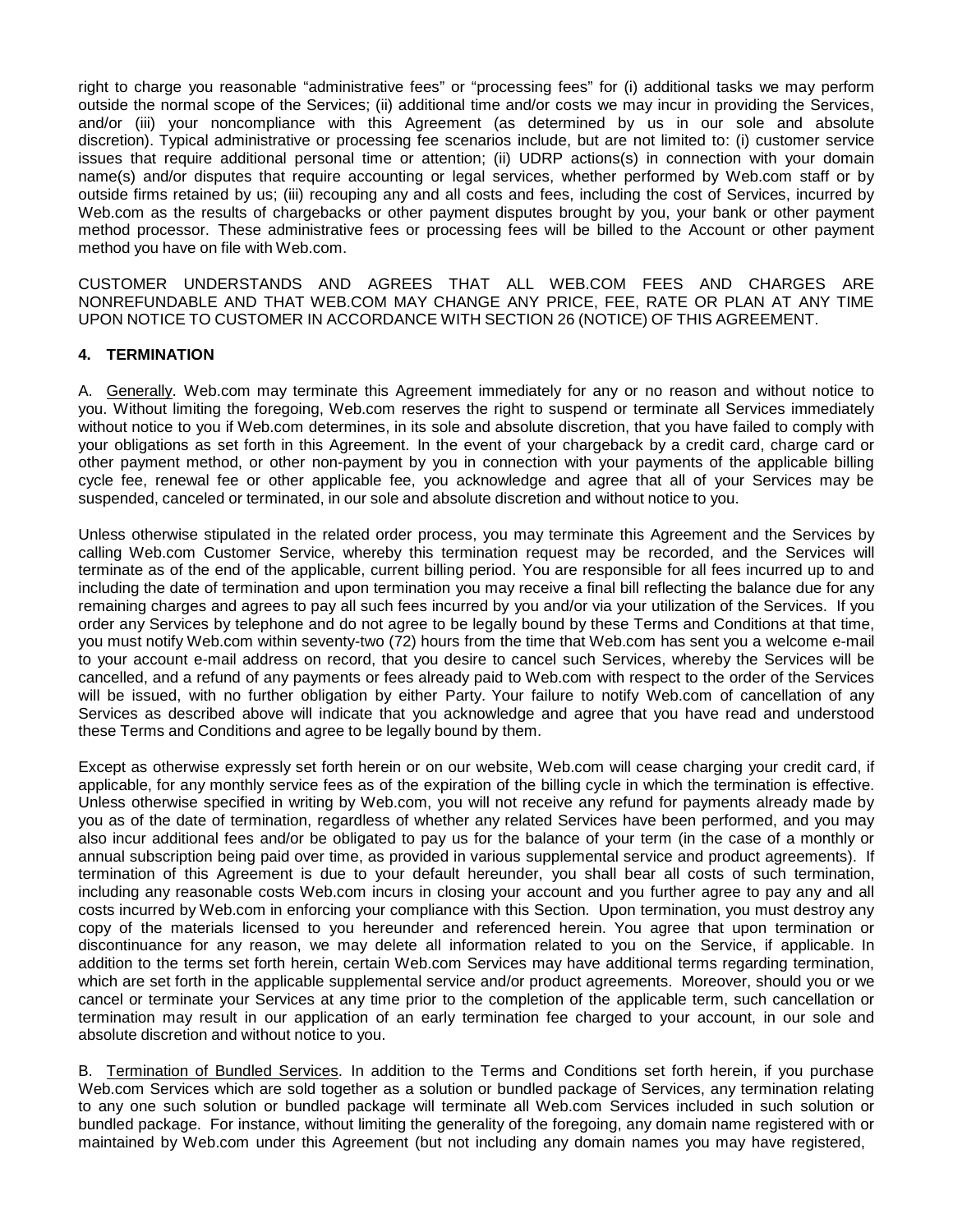either with Web.com or a third-party registrar, separately and not as part of a bundled package) may be cancelled and may thereafter be available for registration by another party. You acknowledge and agree that upon any termination or cancellation of your solution or bundled package, the Terms and Conditions regarding transfer of expired domain names as described in this Service Agreement may apply. Upon the effective date of termination, Web.com will no longer provide the solution or bundled package to you, any licenses granted to you will immediately terminate, and you must cease using such Services immediately; provided, however, that we may, in our sole and absolute discretion and subject to your agreement to be bound by the applicable agreements and to pay the applicable fees, allow you to convert certain Services included in the bundled Services to stand-alone Services.

C. Free Services. Web.com may, from time to time and at our sole and absolute discretion, offer free e-mail, website hosting or other Services to our customers. Customers are required to use these Services regularly to keep the accounts active, and Web.com reserves the right to terminate free accounts that remain idle for a period of thirty (30) days or more. Free Services may not be provisioned until such time as the Customer configures the account and logs in for the first time. It is your sole responsibility to keep your free Service in active status by regularly logging into your account.

### **5. OWNERSHIP**

A. Generally. Except as otherwise set forth herein, all right, title and interest in and to: (i) all registered and unregistered trademarks, service marks and logos; (ii) all patents, patent applications and patentable ideas, inventions and/or improvements; (iii) all trade secrets, proprietary information and know-how; (iv) all divisions, continuations, reissues, renewals and extensions thereof now existing or hereafter filed, issued or acquired; (v) all registered and unregistered copyrights including, but not limited to, any forms, images, audiovisual displays, text and software; and (vi) all other intellectual property, proprietary rights or other rights related to intangible property which are used, developed, comprising, embodied in or practiced in connection with any of the Web.com Services identified herein (collectively, "Web.com Intellectual Property Rights") are owned by Web.com or its licensors, and you agree to make no claim of interest in or ownership of any such Web.com Intellectual Property Rights. You acknowledge and agree that no title to the Web.com Intellectual Property Rights is transferred to you, and that you do not obtain any rights, express or implied, in Web.com's Service or its licensors' service, other than the rights expressly granted in this Agreement. To the extent that you create any derivative work (any work that is based upon one or more preexisting versions of a work provided to you, such as an enhancement or modification, revision, translation, abridgement, condensation, expansion, collection, compilation or any other form in which such preexisting works may be recast, transformed or adapted), any such derivative work is owned by Web.com and all right, title and interest in and to each such derivative work automatically vests in Web.com. Web.com has no obligation to grant you any right in any such derivative work.

B. Software Ownership and Licenses. Any software provided by Web.com under this Agreement ("Software") and all worldwide intellectual property rights therein are the exclusive property of Web.com. All rights in and to the Software not expressly granted to you in this Agreement are reserved by Web.com. You acknowledge that the Software and its structure, organization and source code constitute valuable trade secrets of Web.com. Accordingly, except as expressly allowed under this Agreement, you will not, either directly or through a third party: (i) copy, modify, adapt, alter, translate or create derivative works from the Software; (ii) distribute, sublicense, lease, rent, loan or otherwise transfer the Software to any third party; or (iii) reverse engineer, decompile, disassemble or otherwise attempt to derive the source code for the Software. In the event of expiration or termination of this Agreement for any reason, the Software licenses granted under this Agreement will automatically and immediately cease and you must destroy all copies of the Software or related documentation in your possession.

"Background Technology" means computer programming and formatting code or operating instructions developed by or for Web.com and used to host or operate a Website or a web server in connection with a Website. Background Technology includes, but is not limited to, any files necessary to make forms, buttons, checkboxes and similar functions, as well as underlying technology or components, such as style sheets, animation templates, interface programs that link multimedia and other programs, customized graphics manipulation engines and menu utilities, whether in database form or dynamically driven. Background Technology does not include any content provided by the Customer ("Customer Content") or any derivatives, improvements or modifications of Customer Content. All rights to the Background Technology not expressly granted to you hereunder are wholly retained by Web.com. Where such Background Technology is provided to you hereunder, you may not, either directly or through a third party, perform the following: (i) copy, modify, adapt, alter, translate or create derivative works from the Background Technology; (ii) distribute, sublicense, lease, rent, loan or otherwise transfer the Background Technology to any third party; or (iii) reverse engineer, decompile, disassemble or otherwise attempt to derive the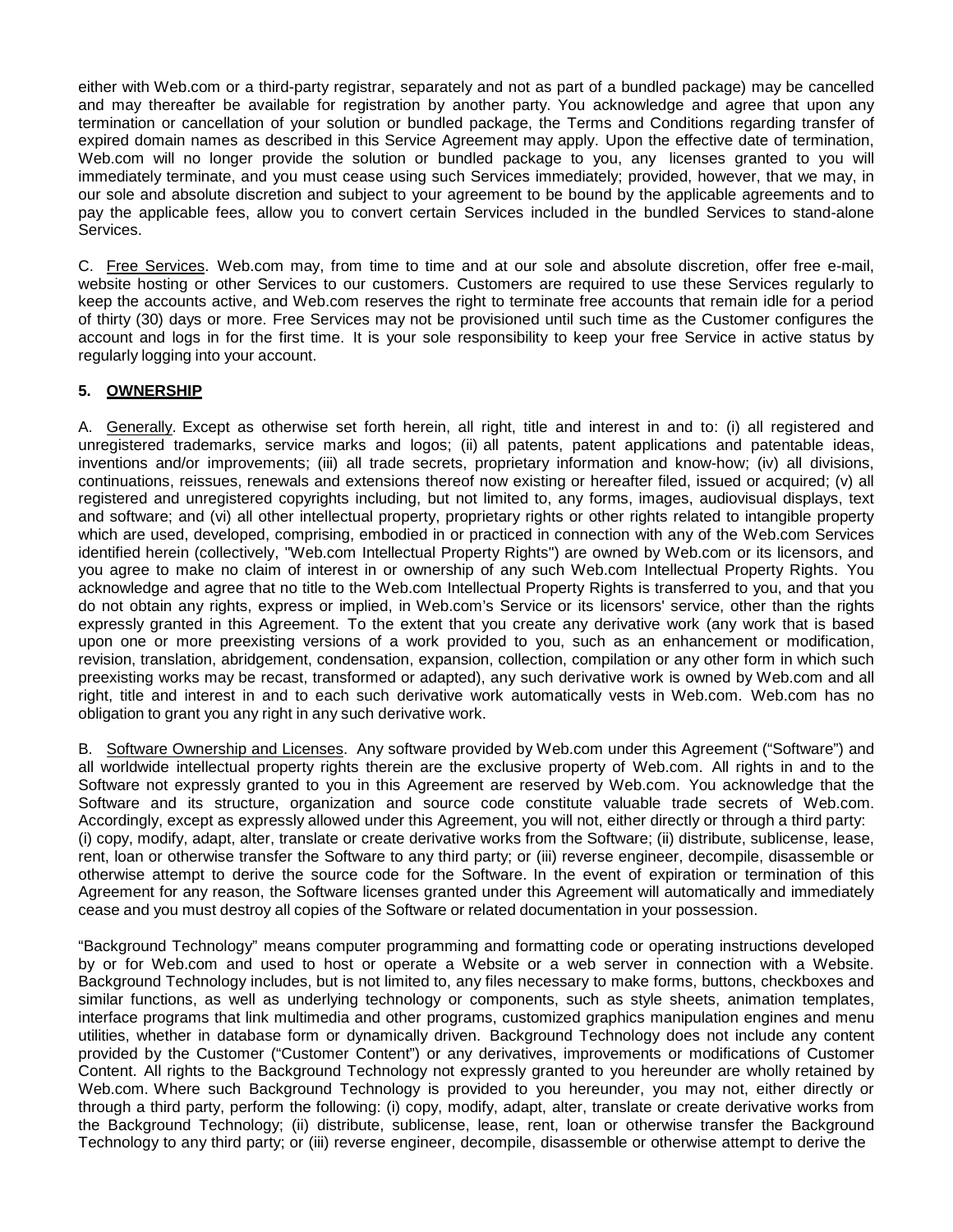source code for the Background Technology. In the event of expiration or termination of this Agreement for any reason, any Background Technology licenses granted under this Agreement will automatically and immediately cease and you must destroy all copies of the Background Technology or related documentation in your possession.

Certain additional features that Web.com may make available to you may require access to and/or installation of additional software (including third-party software) that is subject to supplemental or independent terms and conditions ("Additional Software"). Similarly, Web.com may make available "Additional Services" (including thirdparty services) that are subject to supplemental or independent service agreements or other related terms and conditions. You agree that you will not use such Additional Software or Additional Services unless you have agreed to the applicable service agreements and/or other related terms and conditions, including, but not limited to, your payment of additional fees as required.

Customer may be responsible to correct or provide the services necessary to remedy any programming error that occurs in the Background Technology or Software due to your modification or alteration of the Background Technology or Software licensed to you. If corrections are required for the Background Technology or Software due to any modifications by you, you shall be liable to Web.com for the payment of any additional fees due to the additional technical assistance required to correct any errors due to such modifications.

C. Trademark Ownership, Licenses and Restrictions. Upon your election to use and pay the applicable fees for certain features of the Software or in conjunction with certain Services, Web.com may grant to you a non-exclusive, non-transferable, revocable, royalty-free license (without the right to grant sublicenses) to use and reproduce those trademarks expressly provided to you by Web.com for use under this Agreement (the "Web.com Marks"). The Web.com Marks are solely for use in the display on those locations on your Website's webpages as designated by Web.com in its sole and absolute discretion, and solely in accordance with any Web.com Trademark Use Policy, which is incorporated herein by reference and that Web.com may periodically change from time to time without notice to you. Web.com grants you no rights whatsoever in the Web.com Marks other than those expressly granted in this Section. You acknowledge and agree to Web.com's exclusive ownership of the Web.com Marks. You agree not to take any action inconsistent with such ownership and you agree not to adopt, use or attempt to register any trademarks or trade names that are confusingly similar to the Web.com Marks or in such a way as to create combination marks with the Web.com Marks. At Web.com's request, and in its sole and absolute discretion, you must immediately discontinue any use and display of the Web.com Marks. You acknowledge and agree that, except with respect to the limited trademark license expressly granted in this Section, no licenses are granted by Web.com with regard to any other trademarks, service marks or trade names owned by Web.com, its subsidiaries or affiliates.

D. Ownership of Data. You acknowledge and agree that Web.com owns all database, compilation, collective and similar rights, title and interest worldwide in our domain name and other proprietary information databases, and all information and derivative works generated from those databases. Additionally, you hereby grant to Web.com a nonexclusive, worldwide, perpetual, irrevocable, fully paid-up right and license to use in our business, however it evolves, including the rights to copy, distribute, display, perform, transmit, prepare derivative works from or otherwise use without restriction the following information: (i) the original creation date of a domain name registration or other Service; (ii) the expiration date of a domain name registration or other Service; (iii) the name, postal address, e-mail address, voice telephone number, and where available, fax number of the contact person for a Service, or of the registrant contact, technical contact, administrative contact, zone contact and billing contact for a domain name registration; (iv) any other information concerning a registered domain name or Service that appears or may appear in a WHOIS database or Web.com database; and (v) any other information we generate or obtain in connection with the provision of the Services. Web.com does not have any ownership interest in your specific personal registration information or other information other than our rights in our domain name and Web.com databases as set forth in this Section.

E. Use and Ownership of Images. The Services may contain, utilize or otherwise involve photo images (the "Images") and as such Web.com may provide the Images to you in the process of providing the Services. The Images are either owned by Web.com or licensed from a third party. Unless otherwise stipulated by Web.com, your use of the Images is subject to the restrictions set forth in this Section and otherwise in accordance with this Agreement. Provided you are not in breach of this Agreement or any of the representations and warranties contained herein, and provided you have paid the applicable fees, you may perform the following actions subject to the restrictions set forth in this Section (upon termination of the Services or this Agreement all of your rights and licenses in and to the Images will immediately terminate):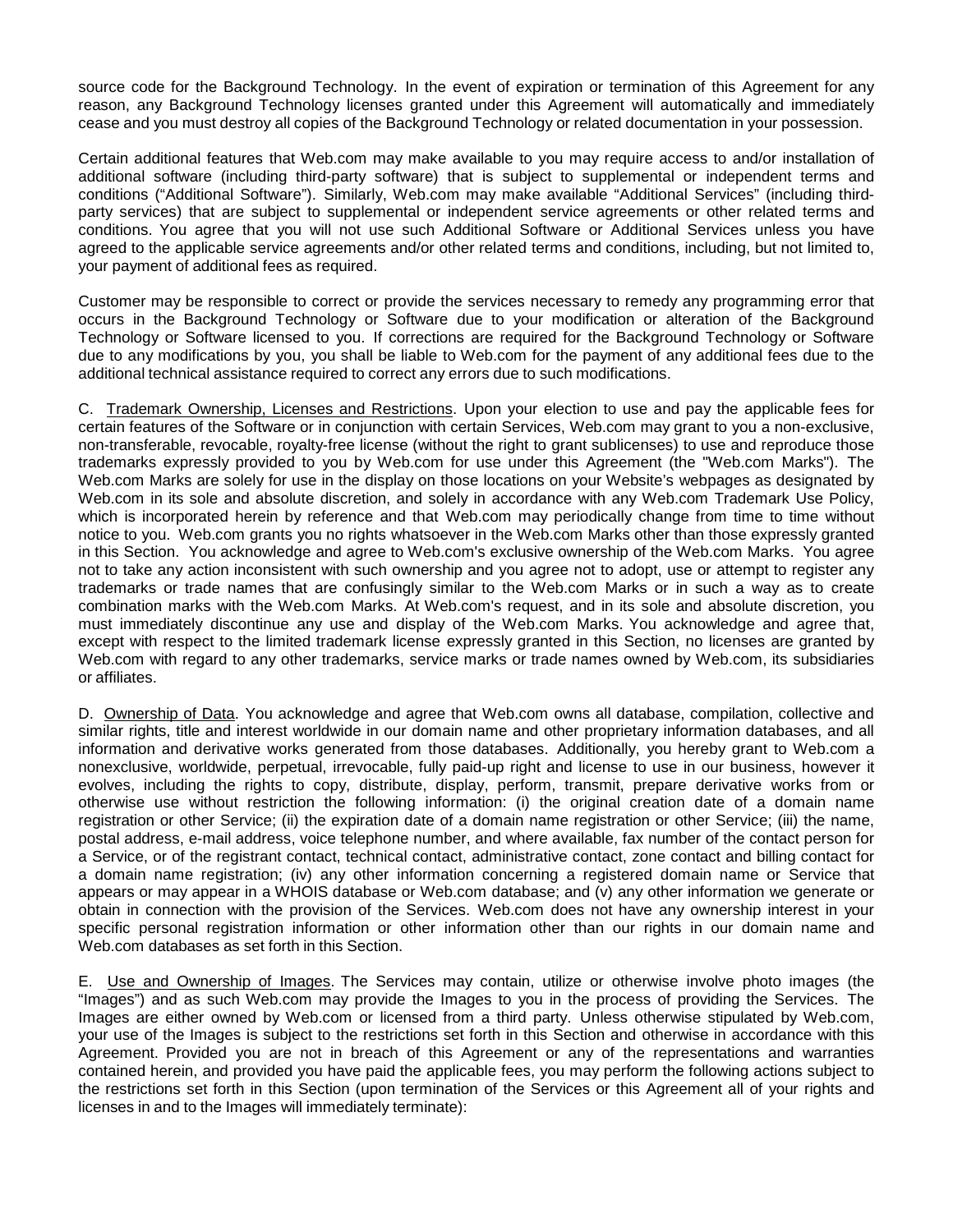- i. incorporate the Images into your own original work and publish, display and distribute your work on the Website. You may not, however, resell, sublicense or otherwise make available the Images for use or distribution separately or detached from a product or webpage. For example, the Images may be used as part of a webpage design, but may not be made available for downloading separately or in a format designed or intended for permanent storage or re-use by others. Similarly, you may be provided with copies of the Images (including digital files) as part of work product, but you are not permitted to use the Images separately or as part of any other product;
- ii. back up, copy, or archive the Images as necessary for internal use, and only as necessary for that use. Any copy or archive you make must include the Image's copyright information; and
- iii. in the normal course of workflow, convey to a third party (such as a printer) temporary copies of the Images that are integral to your work product and without which the product could not be completed.

With respect to the use of any Images, you may not:

- i. create scandalous, obscene, defamatory or immoral works using the Images, nor use the Images for any other purpose which is prohibited by law;
- ii. use the Images or any part of it as part of a trademark, service mark or logo. Web.com and those third parties from whom they have licensed images retain the full rights to the Images, and therefore you cannot establish their own rights over any part of the Images;
- iii. remove any copyright or trademark from any place where it appears on the Images or its accompanying materials;
- iv. rent, lease, sublicense or lend the Images, or a copy thereof, to another person or legal entity without the express written consent of Web.com;
- v. transfer the rights to the Images, accompanying materials or storage media for the Images, except as specifically provided for in this Agreement. All other rights are reserved by Web.com and those third parties from whom Web.com has licensed images;
- vi. reverse engineer, decompile, or disassemble any part of the Images, accompanying materials or storage media for the Images, subject to applicable law;
- vii. copy or reproduce the Images, accompanying materials or storage media for the Images;
- viii. display the Images in any digital format or for any digital use at a resolution greater than 640x480 pixels, except in editorial or preliminary design work. Doing so will be viewed as an attempt to distribute the Images in violation of this Agreement;
- ix. re-sell, distribute or sub-license the Images, storage media for the Images, or the rights to use the Images to anyone for any purpose, except as specifically provided for in this Agreement; or
- x. use the Images in any way that could be considered defamatory, libelous, pornographic, immoral, obscene or fraudulent, either by making physical changes to the Images or in the juxtaposition of the Images to accompanying text. You agree not to use Images as part of any use involving sensitive subject matter, as determined by Web.com in its sole and absolute discretion, including, but not limited to, the following sensitive subjects: all sexual issues, sexually transmitted diseases, substance abuse, alcohol, tobacco, cancer, mental ailments, alternative lifestyle issues and physical or mental abuse, without advance written consent from Web.com and any model in such Image. Sensitive subject usage pertains to both commercial and editorial uses.

#### **6. CUSTOMERRESPONSIBILITIES**

A. Generally. You shall be responsible for the following (whereby you agree that your failure to perform these responsibilities shall be deemed a material breach of this Agreement):

i. providing current and updated Customer information (including your name, address, e-mail address, postal address, phone and fax numbers, etc.) for Web.com's use in contacting you regarding the Services and otherwise as necessary with regard to the Services and checking those points of contact throughout the term of this Agreement for notices and/or updates from Web.com;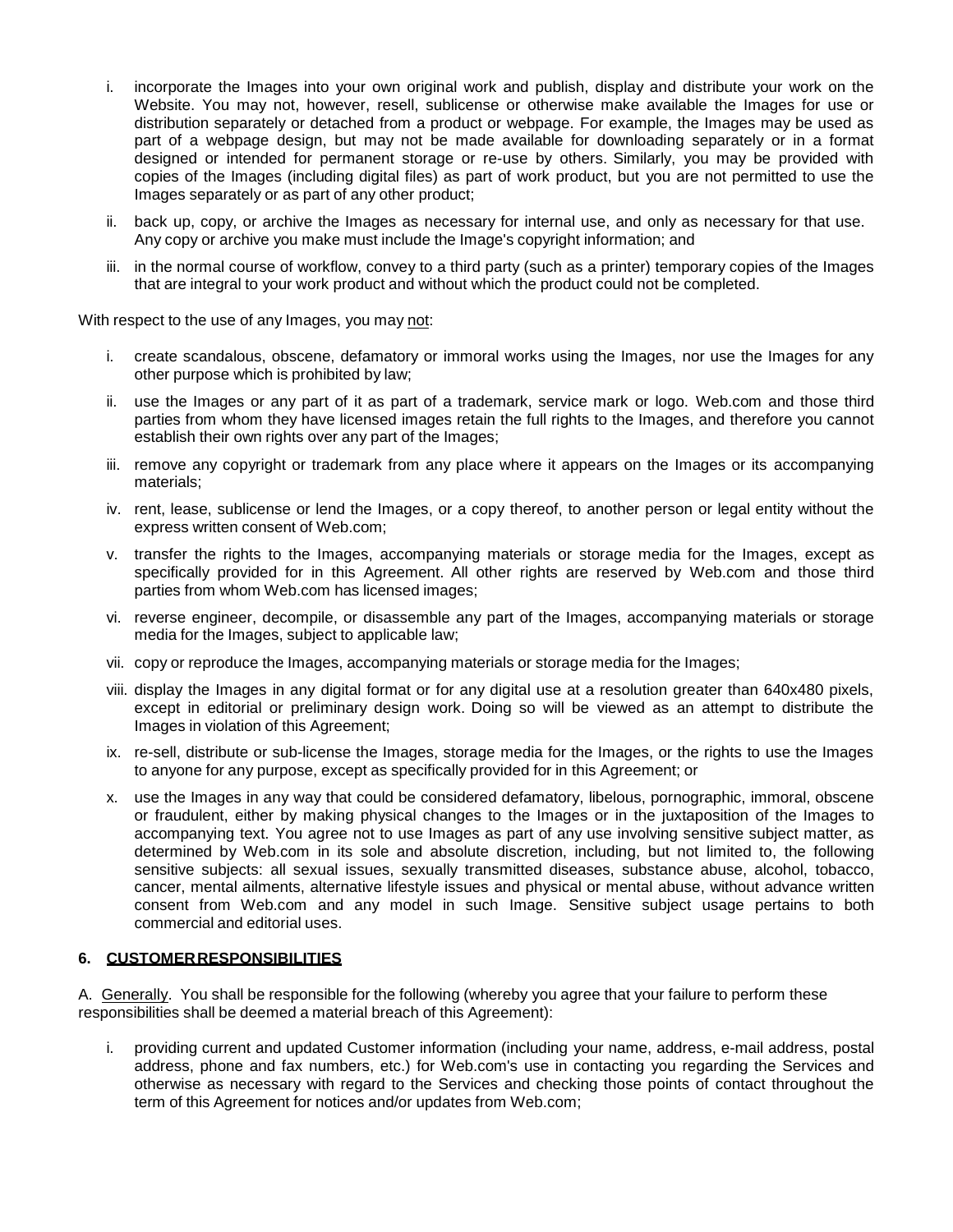- ii. providing Web.com with all necessary information, data, text, music, sound, images, photographs, graphics, video, messages, tags, custom images (including, but not limited to, design, pamphlets, brochures, logos and other images) and other materials (collectively, the "Content") to be used in connection with your website or online store (the "Website") or otherwise for use in conjunction with the Services, other than that Content which Web.com expressly agrees to supply;
- iii. acquiring any authorizations necessary to use the intellectual property (including, but not limited to, copyrights and trademarks) or information of third parties;
- iv. contacting Web.com for all changes, modifications and enhancements to the Website and/or Services starting from the date of sale and otherwise remaining engaged in the related processes;
- v. providing Web.com with unrestricted access to the Website and/or related accounts as needed for Web.com to provide the Services hereunder;
- vi. granting to Web.com and its subcontractors the necessary rights and licenses with respect to the Website, the Content and materials related thereto in order to carry out obligations under this Agreement;
- vii. allowing Web.com to make a reasonable number of archival or backup copies of the Website as deemed necessary by Web.com in providing the Services;
- viii. ensuring that you maintain a current and complete backup of your Content at all times;
- ix. obtaining Internet connectivity to access the Website, to send and receive e-mail and to otherwise access and utilize the Internet;
- x. reviewing and adhering to any end user-facing policies and/or terms provided by Web.com for use on your Website (*i.e*., a customer privacy policy), and further revising any such policy to accurately reflect your business practices; and
- xi. contacting Web.com with notice of your decision to cancel or discontinue the Services. IF NO SUCH NOTIFICATION IS GIVEN TO WEB.COM BY YOU, WEB.COM WILL ASSUME YOU ARE SATISFIED WITH AND ACCEPT ALL SERVICES, AND WEB.COM WILL BILL ANY RELATED SERVICE FEES DIRECTLY TO YOUR TELEPHONE BILL, CREDIT CARD, AUTOMATED CLEARING HOUSE (ACH), ACCOUNT, OR OTHER PAYMENT METHOD PROVIDED OR OTHERWISE IDENTIFIED BY YOU.

Depending on the Services you elect to receive, you may also be responsible for establishing and maintaining a commercial relationship with a financial institution or money transmitter such as a credit card processor, bank or PayPal. The terms of any such relationship are between you and that entity and such terms may be more restrictive or place limits on your use of the Services; you should therefore contact those entities for more information regarding such terms where applicable.

B. Website Control and Content. Unless otherwise expressly stated herein, you will be solely responsible for the development, maintenance and operation of your Website, including the accepting, processing and filing of customer orders generated through your Website, and handling any customer inquiries, complaints or disputes arising from orders or sales generated through your Website. Automatic backup services may be available for database backup and website backup depending on the Services you elect to receive. For backup on demand services in database backup and website backup, all backups done by you will be counted towards existing storage capacity elected in the Services you receive. Backup services are not guaranteed and you agree that Web.com has no obligation to hold backup information for a specified period of time nor is all backup information guaranteed to be available at all times. If backup services are not available to you or you elect to opt out of the backup services, you agree that Web.com has no obligation to backup any data related to your Website's Content, data or operation and you should independently take appropriate steps to maintain such data in accordance with your needs and requirements.

You will be solely responsible for creating, managing, editing, reviewing, deleting and otherwise controlling the Content on your Website, regardless of whether Web.com provides any design or customization Services to you under this Agreement, including all descriptions of the products and services you offer to customers of your Website and user-generated Content on and related to your Website. When acting as a conduit, Web.com will give you discretion over your Content provided it is compatible and interoperable with any Services or Web.com Software provided under this Agreement. You retain all rights, title and interest in and to all intellectual property rights embodied in the Content, exclusive of any Content provided by Web.com.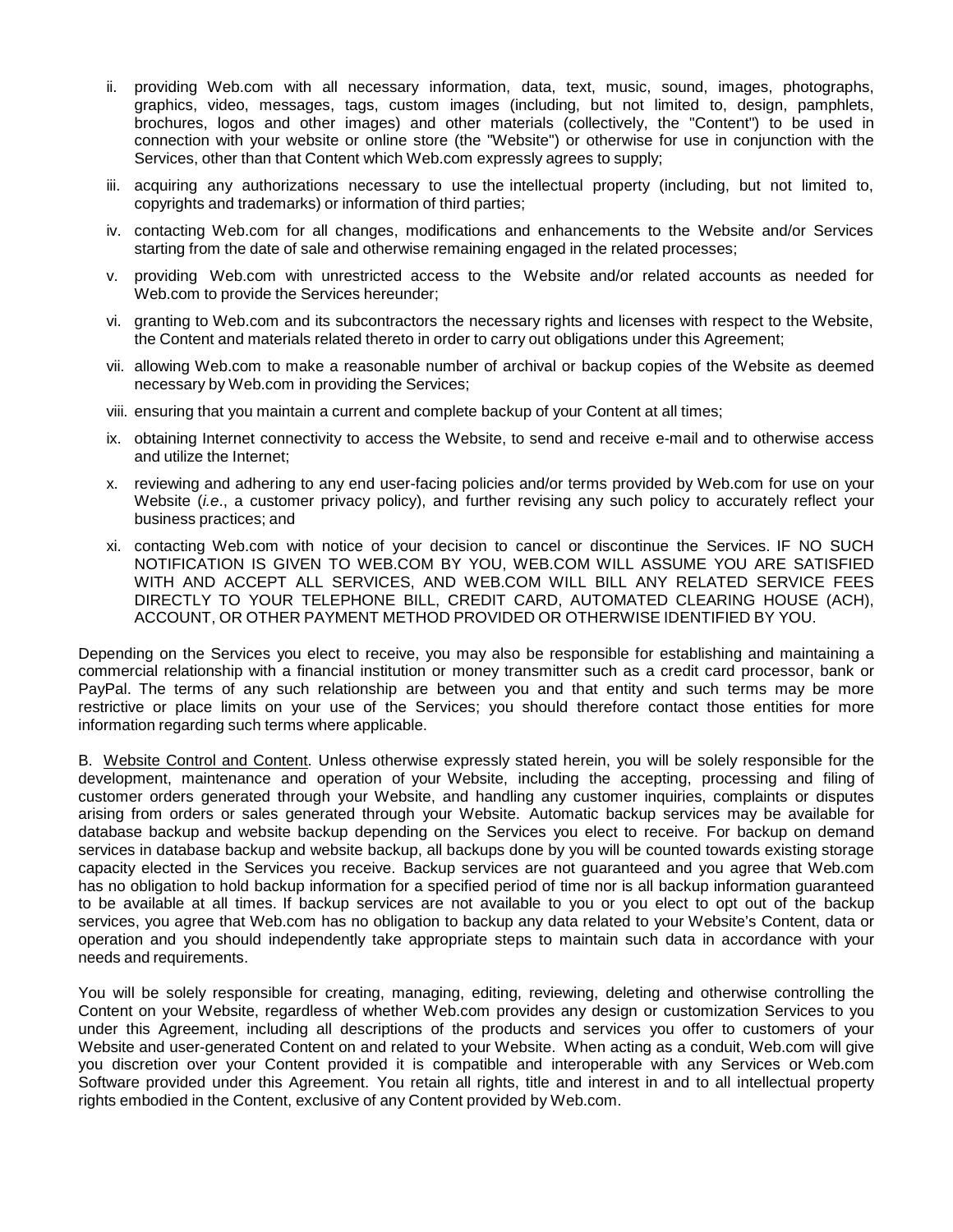You acknowledge that, when providing you with the ability to publish and distribute your own or third-party products, services or Content on your Website, Web.com and its Software are acting only as passive conduits for the publishing and/or distribution of such products, services or Content. Web.com has no obligation to you or any third party, and undertakes no responsibility to review your Website, the products or services listed therein or any other Content, including, but not limited to, user-generated Content published and/or distributed on your Website to determine whether any such product, service or Content may incur liability to third parties.

Except as otherwise stated in this Agreement, you are to be considered the owner of all Customer Content. During the period that Web.com provides Services to you pursuant to this Agreement, you hereby grant to Web.com and its subcontractors a limited, non-exclusive, royalty-free, worldwide license to copy, reproduce, distribute, transmit, display, perform, create derivative works from, modify, and otherwise use your Website and the Content solely for the purpose of rendering the Services hereunder. You also acknowledge and agree that Web.com reserves the right to use your domain name and your Website screen shots in Web.com's portfolio and/or other advertising and promotional materials as provided for above.

In the event that you post Content or allow your users to upload Content onto your Website, you agree to designate a copyright agent under the Digital Millennium Copyright Act (the "DMCA") (see 17 U.S.C 512(c)(3) for further detail). In the event that a copyright holder contacts Web.com 's copyright agent under the DMCA, you acknowledge and agree that Web.com may take all necessary action as required under the DMCA in its sole and absolute discretion, including removing Content from your Website.

C. Customer Collection; Use of Visitor Data; Privacy Policy. You are solely responsible for maintaining all Customer Data that is collected by or disclosed to you in trust and confidence and use and disclose such information solely in accordance with your privacy policy. You must post, maintain and adhere to your privacy policy that informs your Website customers what Visitor Data is collected, how it is used, the effective date of your privacy policy and how customers of your Website can learn of changes to your privacy policy. You shall include a hyperlink to your privacy policy on the home page of your Website and on all pages where you collect Visitor Data. In addition, you must prominently include within your posted privacy policy a statement notifying your customers that your Website is hosted by Web.com and that Web.com has access to aggregated information about customers of your Website in order for Web.com to analyze performance and make improvements to Web.com products.

D. Accurate Information. You agree to: (1) provide certain true, current, complete and accurate information about you as required by the application process; and (2) maintain and update the information you provided to us when purchasing our Services as needed per our modification procedures in order to keep the information current, complete and accurate. We rely on this information to send you important information and notices regarding your account and our Services. You agree that Web.com (itself or through its third-party service providers) is authorized, but not obligated, to use Coding Accuracy Support System ("CASS") certified software and/or the National Change of Address program (and/or such other systems or programs as may be recognized by the United States Postal Service or other international postal authority for updating and/or standardizing address information) to change any address information associated with your account (*e.g*., registrant address, billing contact address, etc.), and you agree that Web.com may use and rely upon any such changed address information for all purposes in connection with your account (including the sending of invoices, order confirmations and other important account information) as though such changes had been made directly by you.

### **7. CUSTOMER REPRESENTATIONS AND WARRANTIES**

Customer hereby represents and warrants as follows:

- i. Customer can form legally binding contracts under applicable law;
- ii. Customer is at least eighteen (18) years old and is responsible for supervising the activities of any underage user;
- iii. To Customer's knowledge, there is no action, proceeding or investigation pending or threatened which questions, directly or indirectly, the validity or enforceability of this Agreement;
- iv. Entering into this agreement or otherwise purchasing the Services will not conflict with, or result in a breach of, the terms, conditions or provisions of, or constitute a default or result in a termination of, any agreement or instrument to which Customer is a Party;
- v. Customer has taken all actions required by applicable law and have obtained all consents which are necessary to authorize or enable it to enter into this Agreement and/or purchase the Services;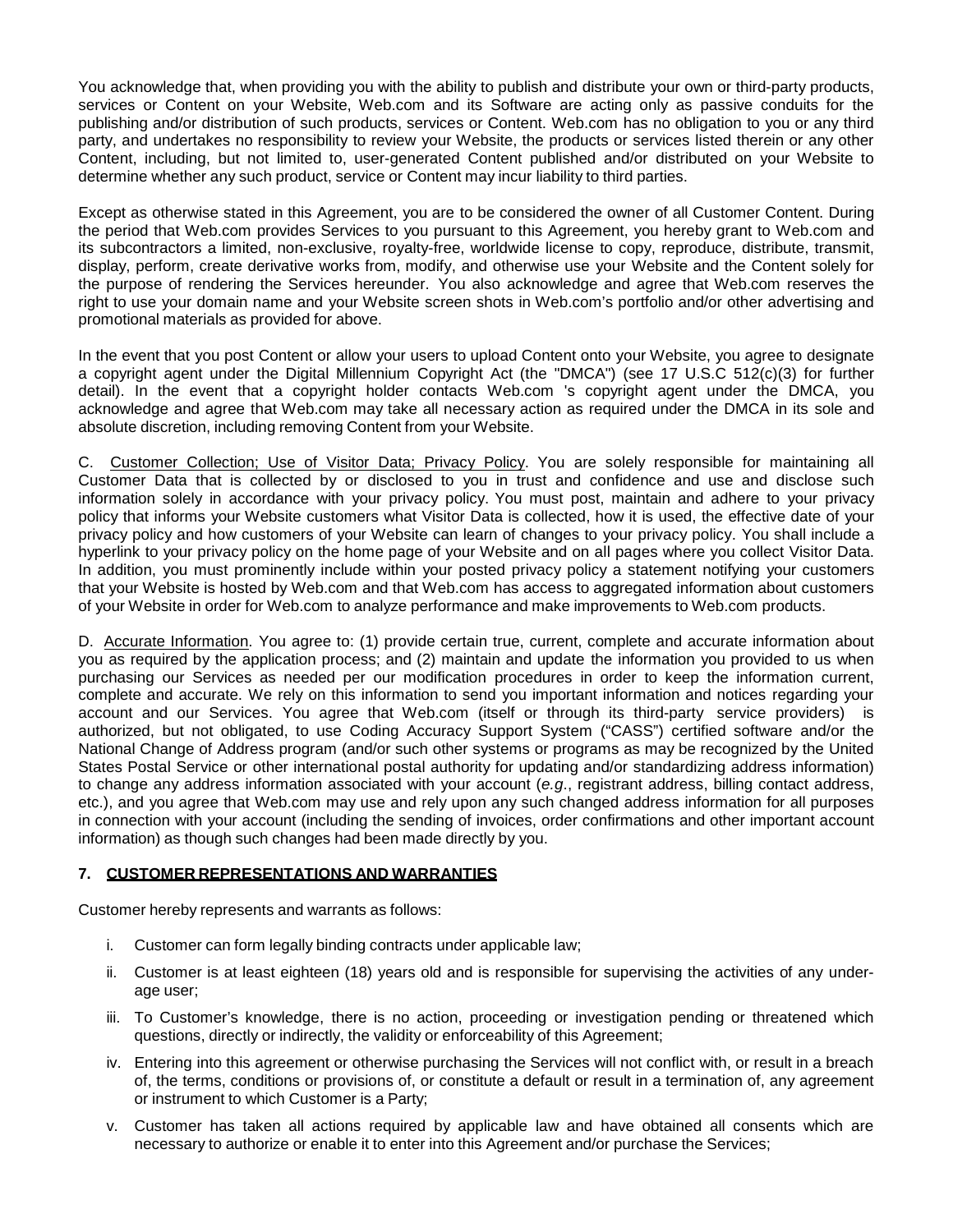- vi. To the extent that Customer is a business entity, the individual ordering the Services or otherwise entering into this Agreement on behalf of Customer has been duly authorized and is empowered to bind Customer business entity to this Agreement;
- vii. Customer shall ensure the accuracy of the materials provided to Web.com, including, but not limited to, Content, descriptive claims, warranties, guarantees, nature of business, and contact information;
- viii. Customer shall acquire any authorization necessary for hypertext links to third-party websites used on your Website or otherwise in conjunction with the Services;
- ix. To the extent Customer gathers any personal information about visitors to your Website, Customer shall not share that personal information with any third party without first obtaining a visitor's consent;
- x. Customer will not provide Content or other materials, or use the Services in any manner that either directly or indirectly infringes any rights of a third party;
- xi. Customer's Content, other materials provided in conjunction with the Services, and use of the Services will in all respects conform to all applicable laws and regulations;
- xii. Customer shall use the Services in complete accordance with Web.com 's [Acceptable](https://legal.web.com/Document/Get/AcceptableUsePolicy) Use Policy;
- xiii. For all domain names or uniform resource locators used by Customer in conjunction with the Services (collectively the "URLs"), any name or word submitted to be used as all or part of a domain name or URL does not infringe any trademark or any third party's domain name rights; and
- xiv. Customer has a good faith intention to use any domain name or URL it requests in connection with the Services and is not merely "cybersquatting" (*i.e.*, obtaining a domain name merely for the purpose of selling the rights to the domain name or subdomain to a third party).

For any and all end user-facing policies and/or terms provided by Web.com to Customer for use on Customer's Website (*i.e.,* a Customer privacy policy), Customer shall review and fully adhere to any such policy. Customer acknowledges and agrees that it is solely responsible for revising any such policy to accurately reflect Customer's business practices. You agree that, if you are using the Services for a third party, you represent and warrant that you have: (i) provided notice to that third party of your intent to purchase the Services; (ii) obtained that third party's express consent to purchase the Services on its behalf; and (iii) the authority to nonetheless bind that third party as a principal to all Terms and Conditions provided herein, including the Uniform Domain Name Dispute Resolution ("UDRP") process. (Click [here](http://www.icann.org/en/help/dndr/udrp/policy) for a current copy of the UDRP). You accept sole and absolute liability for harm caused by the wrongful use of the Services.

### **8. ACCOUNT ACCESS**

To access or use the Web.com Services or to modify your account, you may be required to establish an account and obtain a login name, account number, password and/or passphrase. You authorize us to process any and all account transactions initiated through the use of your password and/or passphrase. You are solely responsible for maintaining the confidentiality of your password and passphrase. You must immediately notify us of any unauthorized use of your password or passphrase and you are responsible for any unauthorized activities, charges and/or liabilities made through your password or passphrase. In no event will we be liable for the unauthorized use or misuse of your login name, account number, password or passphrase, or for the unauthorized access to your account(s) as a result of same. You agree that we may log off, terminate, or cancel any account that is inactive for an extended period of time.

#### **9. PRIVACY, DISCLOSURE AND USE OF INFORMATION**

Our Privacy Policy is located on our website at [https://legal.web.com/Document/Get/PrivacyPolicy.](https://legal.web.com/Document/Get/PrivacyPolicy) The Privacy Policy sets forth your rights and responsibilities and our rights and responsibilities with regard to your personal information. You agree that we, in our sole and absolute discretion, may modify our Privacy Policy. We will post any such revised Privacy Policy on our website and any such Privacy Policy is effective upon posting. You agree to periodically review our websites, including the current version of our Privacy Policy. You agree that, by using our Services after modifications to the Privacy Policy become effective, you have agreed to these modifications. You acknowledge that if you do not agree to any such modification, you may terminate this Agreement. We will not refund any fees paid by you if you terminate your Agreement with us except as otherwise expressly provided in one or more of the supplemental service and product agreements. We will not process the personal data that we collect from you in a way incompatible with the purposes and other limitations described in our Privacy Policy. You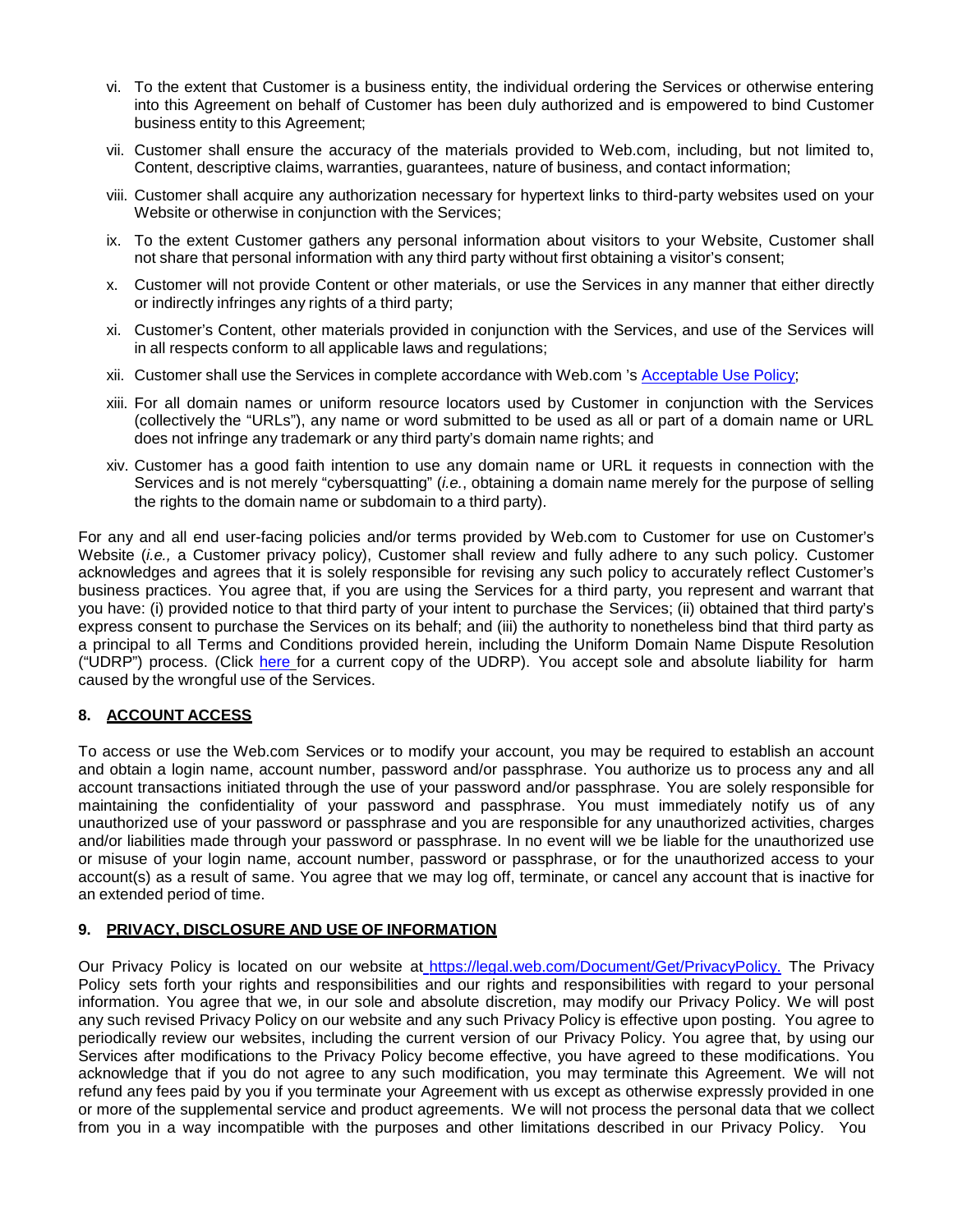represent and warrant that you have provided notice to, and obtained consent from, any third-party individuals whose personal data you supply to us as part of our Services with regard to: (i) the purposes for which such third party's personal data has been collected; (ii) the intended recipients or categories of recipients of the third party's personal data; (iii) which parts of the third party's data are obligatory and which parts, if any, are voluntary; and (iv) how the third party can access and, if necessary, correct the data held about them. You further agree to provide such notice and obtain such consent with regard to any third party's personal data you supply to us in the future. We are not responsible for any consequences resulting from your failure to provide notice or receive consent from such individuals nor for your providing outdated, incomplete or inaccurate information.

You acknowledge and agree that pursuant to Web.com 's [Privacy](https://legal.web.com/Document/Get/PrivacyPolicy) Policy, Web.com may make available information you provide or that we otherwise maintain to such public or private third parties as applicable laws require or permit, including, but not limited to, making publicly available, or directly available to third parties, some or all of such information as follows: (i) for inspection by law enforcement officials (including in the case of potential criminal activity); (ii) to respond to criminal and civil subpoenas and court orders that reasonably appear to be valid; (iii) in connection with the sale of all or certain of our assets; (iv) to enforce or apply the terms of this Agreement; and (v) to protect the rights, property or safety of Web.com, our users or others, whether during or after the term of your use of the Services. Web.com reserves the right to report activity that it believes to be potentially criminal to the appropriate law enforcement agencies.

You further acknowledge and agree that Web.com may make publicly available or directly available to third parties, some or all of the information you provide for purposes of inspection (such as through our WHOIS service) or for targeted marketing and other purposes as required or permitted by applicable laws. One of the ways that Web.com may make some or all of the information you provide available to the public or third parties is by way of bulk WHOIS data access provided to third parties who enter into a bulk WHOIS data access agreement with Web.com.

You hereby consent to any and all such disclosure and the use of guidelines, limits and restrictions on such disclosure or the use of information provided by you in connection with the registration of a domain name or use of any Services (including any updates to such information), whether during or after the term of your registration of a domain name or other Services. You hereby irrevocably waive any and all claims and causes of action you may have arising from such disclosure or use of information provided by you to Web.com.

We will not process data about any identified or identifiable natural person that we obtain from you in a way incompatible with the purposes and other limitations which we describe in this Agreement.

Web.com will take reasonable precautions to protect the information it obtains from you from our loss, misuse, unauthorized access or disclosure or use, or alteration or destruction, of that information. You acknowledge and agree that Web.com shall have no liability to you or any third party to the extent such reasonable precautions are taken.

In the event that (i) in applying for any Services or the registration of a domain name you are providing information about a third party or (ii) you license a domain name registered in your name to a third party, you hereby represent and warrant that you have (a) provided notice to that third party of the disclosure and use of that party's information as set forth in this Agreement and (b) obtained that third party's express consent to the disclosure and use of that party's information as set forth in this Agreement.

You acknowledge and agree that willfully providing inaccurate or unreliable information or willfully failing to update information promptly will constitute a material breach of this Agreement that will be a sufficient basis in our sole and absolute discretion to cancel your domain name registration or other Services. You further acknowledge and agree that your failure to respond for over fifteen (15) calendar days to an inquiry by Web.com concerning the accuracy of contact information details associated with your domain name registration shall constitute a material breach of this Agreement and is a sufficient basis for the cancellation of your domain name registration.

Without limiting your obligations under this Section of the Agreement, you agree that Web.com (itself or through its third-party service providers) is authorized, but not obligated, to use certain address or billing correction services to update and/or to change any address or billing information associated with your account (including, without limitation, registrant address, billing contact address and credit card information), and you agree that Web.com may use such changed information for all purposes in connection with your account (including the sending of renewal notices, invoices, order confirmations or for automatic renewal charges).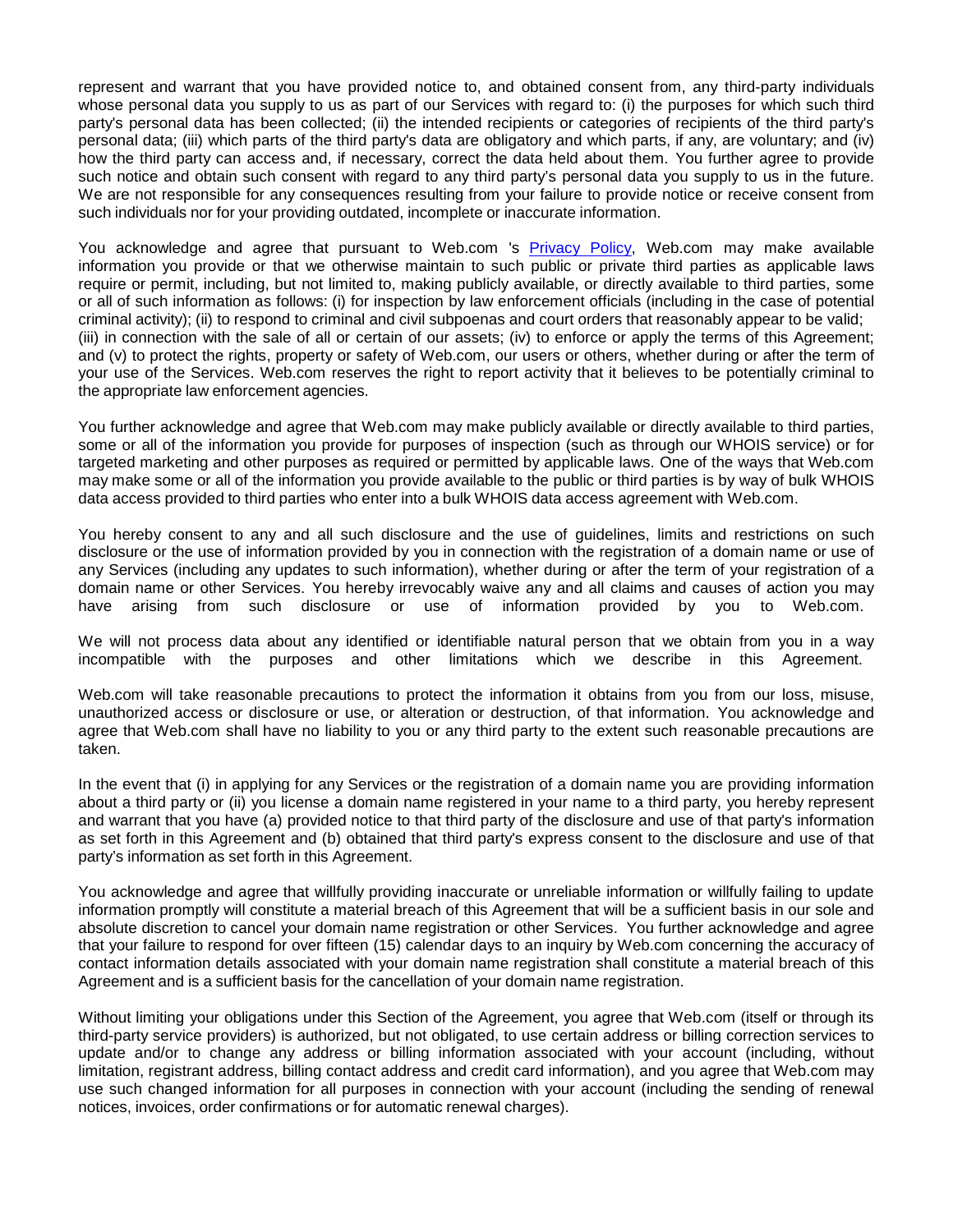You acknowledge and agree that communications with us are not private and may be published either in their entirety or in edited form at any time, at the sole and absolute discretion of Web.com.

### **10. HIPAA**

If Customer is a Covered Entity under The Health Insurance Portability and Accountability Act of 1996 ("HIPAA") and if Web.com is a Business Associate of Covered Entity under the HIPAA Privacy Regulations, the HIPAA Security Regulations and the HITECH Standards, then the terms of the Business Associate Agreement located at https://legal.web.com/Document/Get/BusinessAssociateAgreement are hereby incorporated by reference herein.

#### **11. DISCLAIMER**

YOU AGKNOWLEDGE AND AGREE THAT YOUR USE OF THE SERVICES IS SOLELY AT YOUR OWN RISK, AND THAT EXCEPT AS EXPRESSLY PROVIDED HEREIN, THE SERVICES ARE PROVIDED ON AN "AS IS" AND "AS AVAILABLE" BASIS. WEB.COM EXPRESSLY DISCLAIMS ANY AND ALL WARRANTIES AND CONDITIONS OF ANY KIND, EXPRESS, IMPLIED OR STATUTORY, INCLUDING, BUT NOT LIMITED TO, THE IMPLIED WARRANTIES OF TITLE, NONINFRINGEMENT, MERCHANTABILITY AND FITNESS FOR A PARTICULAR PURPOSE AND ANY WARRANTIES ARISING FROM A COURSE OF DEALING, USAGE OR TRADE PRACTICE. FURTHERMORE, WEB.COM DOES NOT WARRANT THAT THE SERVICES AND/OR ANY INFORMATION OBTAINED THEREBY WILL BE COMPLETE, ACCURATE, UNINTERRUPTED, SECURE OR ERROR FREE. WEB.COM FURTHER MAKES NO WARRANTY THAT THE SERVICES WILL MEET YOUR REQUIREMENTS, NOR DOES WEB.COM MAKE ANY WARRANTY AS TO THE RESULTS THAT MAY BE OBTAINED FROM THE USE OF THE SERVICES.

#### **12. LIMITATION OF LIABILITY**

You acknowledge and agree that Web.com will not be liable under any circumstances to you or any other party, person or entity for any damages or losses that may result from the following:

- i. TERMINATION, SUSPENSION, LOSS OR MODIFICATION OF YOUR SERVICE;
- ii. USE OF OR INABILITY TO USE THE SERVICE;
- iii. INTERRUPTION OF BUSINESS;
- iv. ACCESS DELAYS OR ACCESS INTERRUPTIONS TO THIS SITE OR A SERVICE (INCLUDING, WITHOUT LIMITATION, TO WEBSITES ACCESSED BY THE DOMAIN NAME REGISTERED IN YOUR NAME);
- v. DATA NON-DELIVERY, MIS-DELIVERY, CORRUPTION, DESTRUCTION OR OTHER MODIFICATION;
- vi. EVENTS BEYOND WEB.COM'S AND ITS SUBCONTRACTORS' CONTROL;
- vii. APPLICATION OF ANY APPLICABLE LAW, REGULATION OR WEB.COM POLICY (INCLUDING, BUT NOT LIMITED TO, ANY RELEVANT DISPUTE POLICY OR ANY OTHER ICANN OR SIMILAR GOVERNMENTAL OR SUCCESSOR ORGANIZATION ADOPTED POLICIES);
- viii. PROCESSING OF YOUR DOMAIN NAME APPLICATION OR OTHER SERVICE APPLICATION;
- ix. DISBURSEMENT OR NON-DISBURSEMENT OF FUNDS BY PAYMENT PROCESSORS;
- x. TRANSACTIONS CONDUCTED ON A USER WEBSITE, INCLUDING FRAUDULENT TRANSACTIONS;
- xi. LOSS INCURRED IN CONNECTION WITH YOUR SERVICES, INCLUDING, BUT NOT LIMITED TO, E-COMMERCETRANSACTIONS;
- xii. LOSS OR LIABILITY RESULTING FROM ERRORS, OMISSIONS OR MISSTATEMENTS IN ANY AND ALL INFORMATION OR SERVICES PROVIDED UNDER THIS AGREEMENT (This includes loss of data resulting from delays, nondeliveries, mis-deliveries or service interruptions caused by Web.com's own negligence or your errors or omissions, or due to inadvertent release or disclosure of information sent by service interruptions caused by Web.com's own negligence or your errors or omissions, or due to inadvertent release or disclosure of information sent by you.);
- xiii. LOSS OR LIABILITY RESULTING FROM THE UNAUTHORIZED USE OR MISUSE OF YOUR ACCOUNT NUMBER, PASSWORD OR SECURITY AUTHENTICATION OPTION;
- xiv. UNAUTHORIZED ACCESS OR ALTERATION OF YOUR TRANSMISSIONS OR DATA;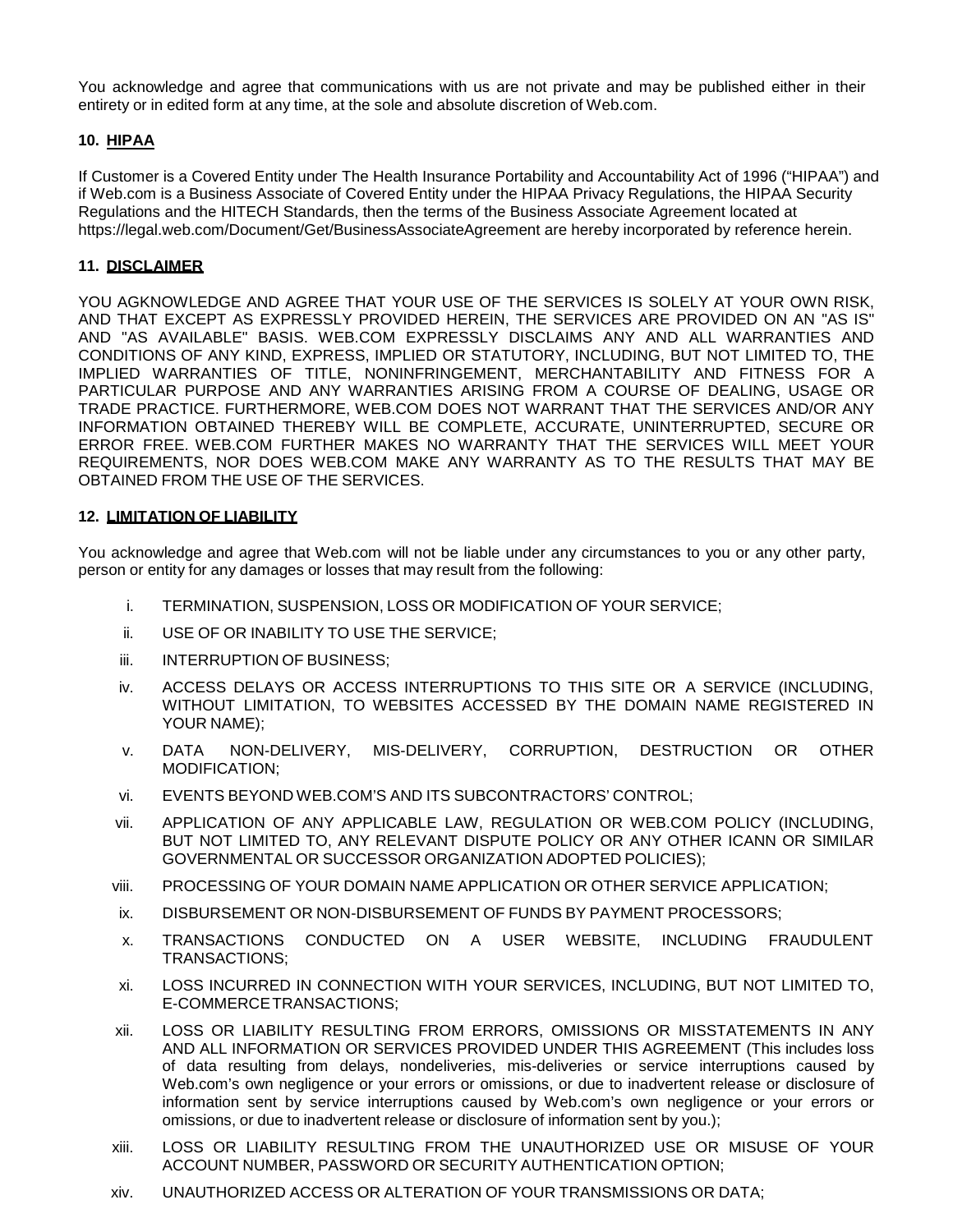- xv. STATEMENTS OR CONDUCT OF ANY THIRD PARTY USING YOUR SERVICES;
- xvi. LOSS OR LIABILITY RELATING TO THE DELETION OF OR FAILURE TO STORE E-MAIL MESSAGES;
- xvii. VIOLATION OF ANY THIRD PARTY RIGHTS, INCLUDING, BUT NOT LIMITED TO, RIGHTS OF PUBLICITY, RIGHTS OF PRIVACY, INTELLECTUAL PROPERTY RIGHTS AND ANY OTHER PROPRIETARY RIGHTS;
- xviii. LOSS OR LIABILITY THAT YOU MAY INCUR IN CONNECTION WITH WEB.COM'S PROCESSING OF YOUR APPLICATION FOR WEB.COM'S SERVICES, THE PROCESSING OF ANY AUTHORIZED MODIFICATION TO YOUR DOMAIN NAME RECORD, OR YOUR AGENT'S FAILURE TO PAY ANY FEES, INCLUDING THE INITIAL REGISTRATION FEE OR RE-REGISTRATION FEE; AND
- xix. ANY OTHER MATTER RELATING TO YOUR USE OF THE SERVICES.

Web.com disclaims any responsibility for any Content, goods and services sold by you or otherwise made available through your Website, or the quality or accuracy of any information on your Website. Web.com will not endorse, warrant, or guarantee any product or service offered through your Website, and will not be a party to or in any way monitor any transaction between you and third-party purchasers of products or services offered through or resulting from the services or use of your Website, including, but not limited to, all sales of goods or services, credit card transactions, banking or securities transactions, or any business, service or merchandise agreements. Additionally, the Web.com website may contain links to other Internet websites or resources (including partner websites or third-party advertising on a Web.com website). You acknowledge and agree that neither Web.com nor any third party are responsible or liable in any way for (i) the availability or accuracy of linked websites or resources or (ii) the content, advertising or products on or available from such linked websites. The inclusion of any link on our website does not imply that Web.com or a third party endorses any of the linked websites, and you agree to use the links at your own risk.

Additionally, Web.com will not be liable to you for any indirect, special, incidental or consequential damages of any kind, (including, but not limited to, lost profits, goodwill, data, the cost of replacement goods or services, business interruption or other intangible losses), whether foreseeable or not, regardless of the form of action, whether in contract or tort, including negligence, even if Web.com has been advised of the possibility of such damages.

Web.com's aggregate liability shall not exceed the total amount paid by you for the Services, but in no event shall it be greater than five hundred dollars (\$500.00), and you acknowledge and agree that this will be your exclusive remedy under this Agreement and otherwise in relation to your use of the Services. You agree that Web.com's entire liability, in law, equity or otherwise, with respect to any Services provided under this Agreement and/or for any breach of this Agreement, is solely limited to the amount you paid for such Services during the term of this Agreement, except as otherwise limited herein. Because some states do not allow the exclusion or limitation of liability for consequential or incidental damages, in such states Web.com's liability is limited to the maximum extent permitted by law.

You acknowledge and agree that any claim or cause of action arising out of or related to this Agreement or any of Web.com's Services must be filed within one (1) year after such claim or cause of action initially arose or such claim or cause of action is permanently barred.

You further agree that any dispute or disagreement relating to or arising out of this Agreement or the Services shall be resolved on an individual basis. As such you acknowledge and agree that you may not bring a claim that relates to or arises out of this Agreement or the Services as a plaintiff or a class member in a class action, a consolidated action or a representative action. You acknowledge and agree that class actions, representative actions, private attorney general actions, and consolidation with other actions are not permitted.

You acknowledge and agree that the limitations contained in this Section are an essential element of this Agreement and absent such limitations, Web.com would not enter into this Agreement or provide Services hereunder. Each Party acknowledges that it has not entered into this Agreement in reliance upon any warranty or representation except those specifically set forth herein.

#### **13. INDEMNIFICATION**

You agree to release, indemnify, defend and hold harmless Web.com and Web.com's officers, directors, employees, agents, subsidiaries, partners, contractors, shareholders, attorneys, assigns and affiliates from and against any loss, liabilities, damages, costs, or expenses, including reasonable attorneys' fees, resulting from any third-party claim, action or demand arising under or relating to: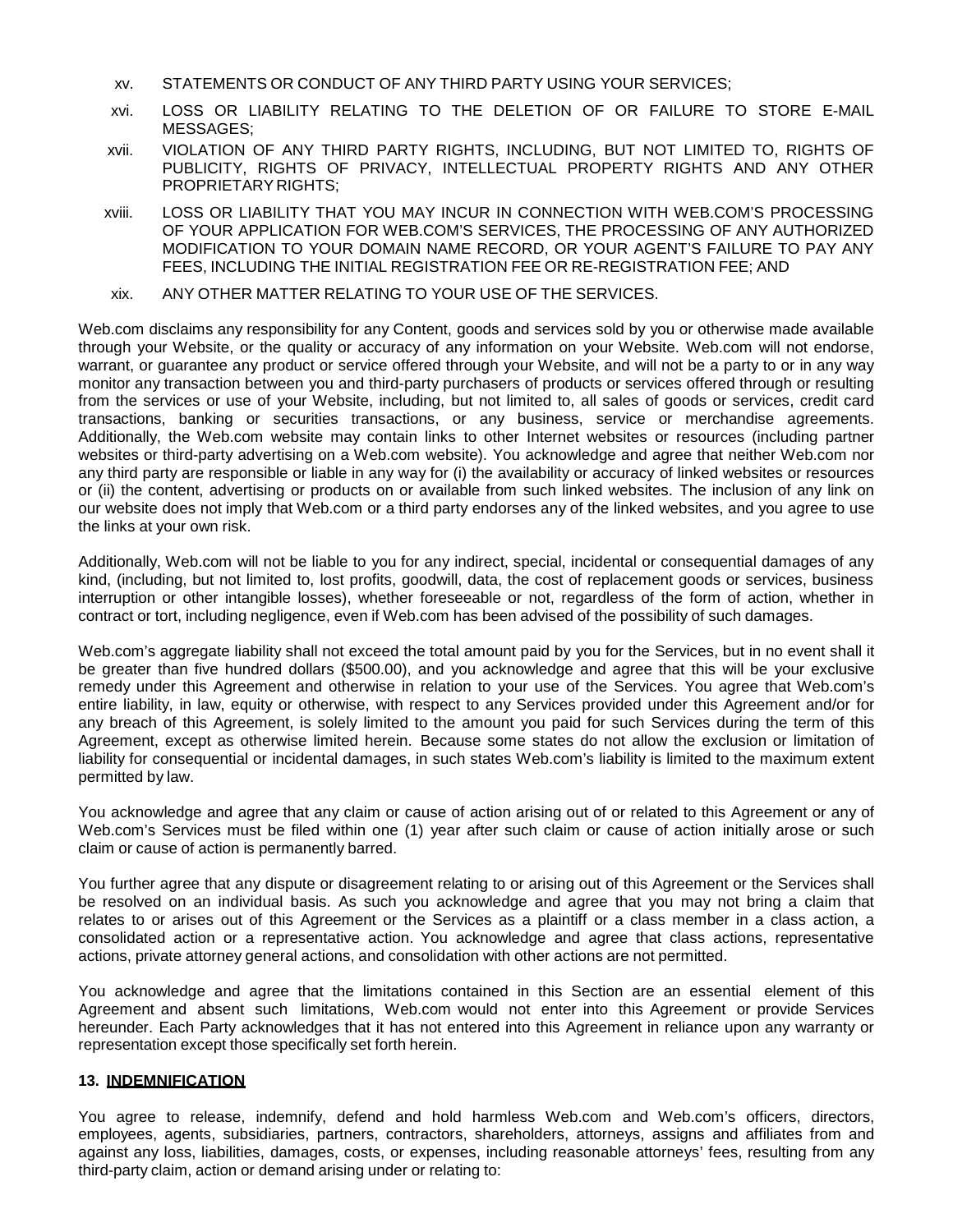- i. this Agreement or the breach of Customer warranties, representations and obligations under this Agreement or any other Web.com term, rule, policy or agreement;
- ii. Customer's failure to perform in accordance with this Agreement;
- iii. Customer's use of the Services;
- iv. the Website, Content and/or URLs;
- v. Customer's violation of any third-party rights; or
- vi. Customer's application for and registration of, renewal of, or failure to renew a particular domain name.

You agree that this indemnification obligation survives this Agreement's termination or expiration. You agree to give prompt, written notice to Web.com upon the receipt of notice of any claim by a third party against you which might give rise to a claim against Web.com, stating the nature and basis of such claim and, if ascertainable, the amount thereof.

When Web.com is threatened with a lawsuit or is sued by a third party, Web.com may seek written assurances from you concerning your promise to indemnify Web.com. Such assurances may, without limitation, be in the form of a deposit of money by you to Web.com or its representatives to cover Web.com 's fees and expenses, including, but not limited to, reasonable attorneys' fees, in any such lawsuit or threat of suit. Your failure to provide such assurances shall be considered by Web.com to be a material breach of this Agreement. Web.com shall have the right to participate in any defense by you of a third-party claim related to your use of any of Web.com's Services, with counsel of Web.com's choice. Web.com shall reasonably cooperate in the defense at your request and expense. You shall have sole and absolute responsibility to defend Web.com against any claim, but you must receive Web.com's prior written consent regarding any related settlement.

The use of Web.com's Services to transmit certain kinds of information (including, but not limited to, computer software and other technical data) may violate export control laws and regulations of the United States, whether that information is received abroad or by foreign nationals within the United States. Since Web.com exercises no control whatsoever over the information that is received abroad or by foreign nationals within the United States, you agree to comply with all export and import requirements as referenced herein. Since Web.com exercises no control whatsoever over the content of information passing through its Service, the entire burden of complying with all applicable laws and regulations is your obligation. You agree to comply with such applicable laws and regulations and to indemnify and hold Web.com harmless from any damages it may suffer resulting from any violation of the export control laws of the United States.

### **14. WAIVER**

No waiver of any provision of this Agreement is effective unless it is in writing and signed by an authorized representative of Web.com. Web.com's remedies under this Agreement are cumulative and not alternative, and the election of one remedy for a breach does not preclude pursuit of other remedies. The failure of Web.com to require your performance of any Agreement provision does not affect the full right to require such performance at any time in the future. The waiver by Web.com of any rights arising out of any breach of any Agreement provision shall not be taken or held to be a waiver of the provision itself. Any failure by Web.com to enforce any of its rights under this Agreement or any applicable laws does not constitute a waiver of such right.

Neither Party will be deemed to have waived any of its rights under this Agreement by lapse of time or by any statement or representation other than (i) by an authorized representative and (ii) in an explicit written waiver. No waiver of any rights arising out of a breach of this Agreement will constitute a waiver of rights relating to any prior or subsequent breach of this Agreement.

### **15. SEVERABILITY**

You agree that the terms of this Agreement are severable. If any term or provision is declared invalid or unenforceable, in whole or in part, that term or provision will not affect the remainder of this Agreement. This Agreement will be deemed amended to the extent necessary to make this Agreement enforceable, valid and, to the maximum extent possible, consistent with applicable law and consistent with the original intention of the Parties; and the remaining terms and provisions will remain in full force and effect.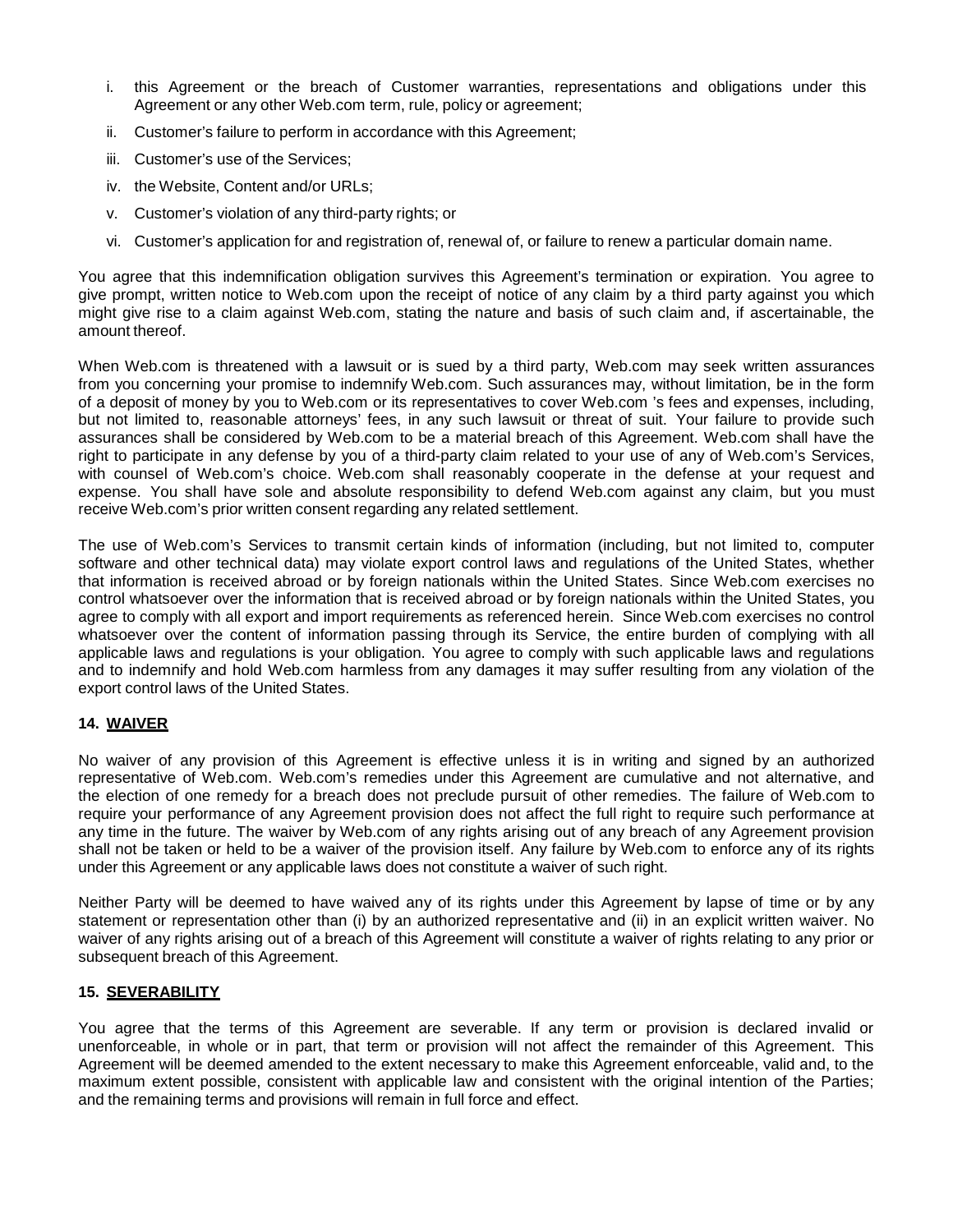If any provision of this Agreement is found by a court of competent jurisdiction to be invalid, Web.com will amend or replace such provision with one that is valid and enforceable and which achieves, to the extent possible, the original objectives and intent of Web.com as reflected in the original provision. The invalidity or unenforceability of any provision of this Agreement does not affect the validity or enforceability of any other provision of this Agreement, which will remain in full force and effect.

### **16. FORCE MAJEURE**

Neither Party is deemed in default hereunder, nor will it hold the other Party responsible for, any cessation, interruption or delay in the performance of its obligations under this Agreement due to earthquake, flood, fire, storm, natural disaster, act of God, war, terrorism, armed conflict, labor strike, lockout or boycott, provided that the Party relying upon this Section takes all steps reasonably necessary under the circumstances to mitigate the effects of the force majeure event upon which such notice is based; provided further, that in the event a force majeure event described in this Section extends for a period in excess of thirty (30) days in the aggregate, Web.com may immediately terminate this Agreement and will have no liability therefrom.

# **17. ENTIRE AGREEMENT**

This Agreement, as well as any additional Web.com Terms and Conditions, rules, policies and service agreements, together with all modifications thereto, constitute the entire agreement between you and Web.com concerning your use of the Services and any other subject matter related to this Agreement. This Agreement supersedes and governs all prior proposals, agreements or other communications between you and Web.com (including, but not limited to, any prior versions of this Agreement). You may not waive, modify or supplement this Agreement, in whole or in part, except for written permission or amendment by Web.com. Web.com reserves the right, in its sole and absolute discretion, to unilaterally change, modify and/or revise the Agreement, and any incorporated policies, agreements or notices, from time to time. Such changes, modifications or revisions shall be effective immediately upon posting to this website, and are provided to you via the Notice provisions set forth in Section 26 below (Notice) and it is implied you have accepted, and to be apprised of and bound by, any such modifications or revisions to the Agreement through your continued use of the Services.

### **18. HEADINGS AND INTERPRETATION**

The section headings contained in this Agreement are inserted for convenience only and do not affect in any way the meaning or interpretation of this Agreement. Also, in all references herein to any parties, persons, entities or corporations, the use of any particular gender or the plural or singular number is intended to include the appropriate gender and number as the text of this Agreement may require.

#### **19. CONFLICTS WITH OTHER AGREEMENTS**

In the event of any conflict between this Agreement and the Terms and Conditions governing your use of any Services provided by Web.com's third-party service providers or any registry administrator, the Terms and Conditions of this Agreement govern as it relates to any rights, obligations and remedies as between you and Web.com.

### **20. ASSIGNMENT**

You may not assign or transfer, either directly or through a third party, this Agreement or any of its interests, rights or obligations hereunder (in any domain, website, product or service), without the prior written consent of Web.com. Any attempted assignment in violation of the foregoing provision will be null and void and of no force or effect whatsoever. Web.com may assign its rights and obligations under this Agreement, and may engage subcontractors or agents in performing its duties and exercising its rights hereunder, without notice to or consent of the Customer. This Agreement is binding upon and shall inure to the benefit of the Parties hereto and their respective successors and permitted assigns.

# **21. AGENCY**

This Agreement does not create any agency, employment, partnership, joint venture, franchise or other similar or special relationship between you and Web.com. Neither Party has the right or authority to assume or create any obligations or to make any representations, warranties or commitments on behalf of the other Party or its affiliates, whether express or implied, or to bind the other Party or its affiliates in any respect whatsoever. The relationship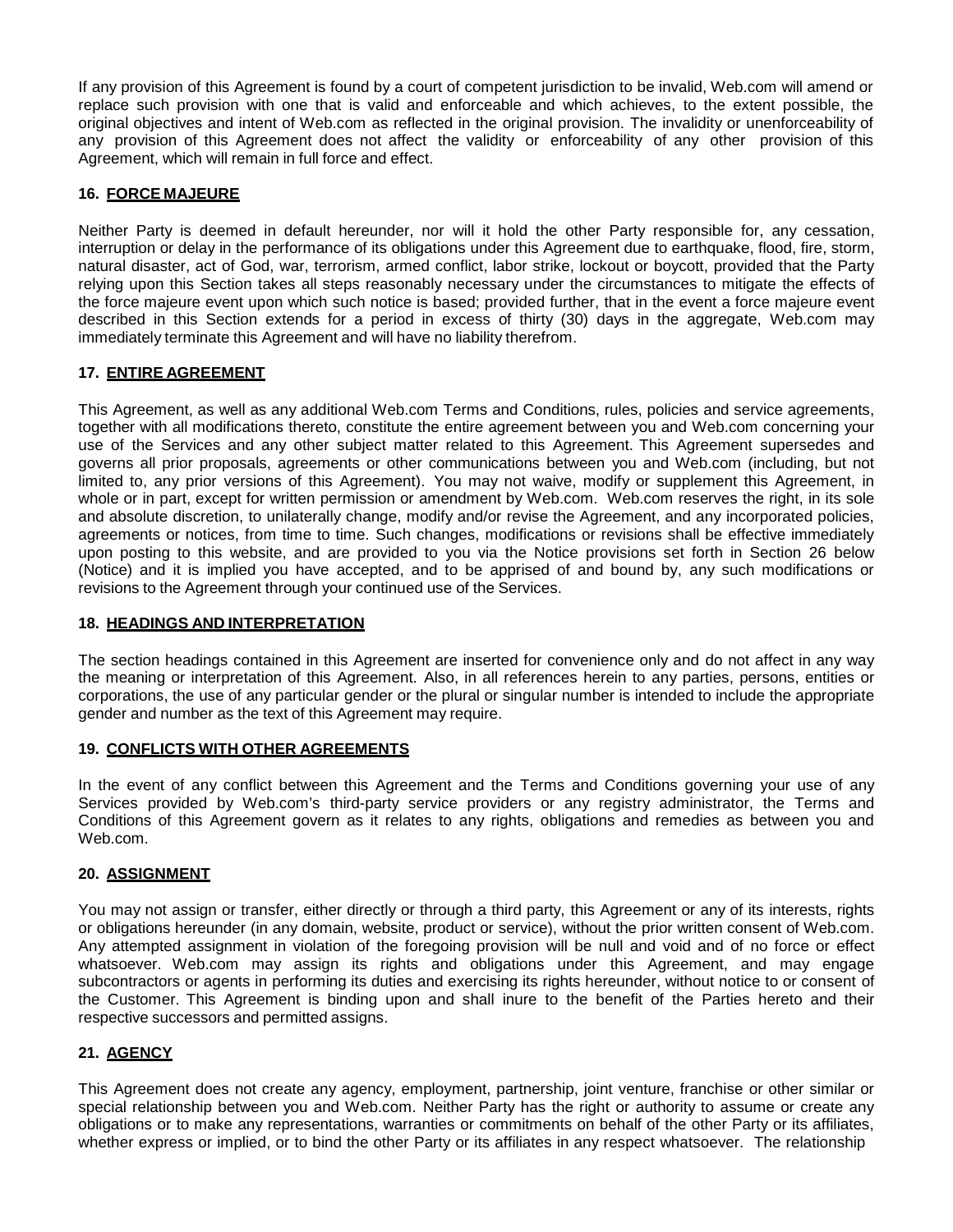between you and Web.com is limited to the responsibilities and obligations of both Parties as established in this entire Agreement.

#### **22. NO THIRD PARTY BENEFICIARIES**

You acknowledge and agree that nothing herein, express or implied, is intended to nor is to be construed to confer upon or give to any person, other than you, any interests, rights, remedies or other benefits conveyed to you herein.

#### **23. EXPORT RESTRICTIONS AND PROHIBITED TRANSACTIONS**

You acknowledge and agree that you shall not import, export or re-export directly or indirectly, any commodity, including your products incorporating or using any Web.com Services, in violation of the laws and regulations of any applicable jurisdiction. You warrant as Customer, agent and/or licensor of Customer, that you are not, nor is Customer acting on behalf of, any person or entity that is prohibited from engaging in transactions with U.S. citizens, nationals or entities under applicable U.S. laws and regulations including, but not limited to, regulations issued by the U.S. Office of Foreign Assets Control ("OFAC"). In addition, you are not, nor is Customer acting on behalf of, any person or entity that is a Specially Designated National ("SDN"), as OFAC may so designate from time to time. In addition to all other rights and remedies available to Web.com under this Agreement and at law and in equity, you and/or Customer's breach of this Section will result in immediate termination of the Agreement and forfeiture of any and all Services or amounts previously provided, paid and/or owed to Customer under this Agreement.

#### **24. U.S. GOVERNMENT USERS**

In the event any Software is provided by Web.com to a U.S. Government User, the Software and accompanying documentation which are used as part of the Web.com Service are "commercial items," as such terms are defined at 48 C.F.R. 2.101 (Revised Oct 2002), consisting of "commercial computer software" and "commercial computer software documentation," as such terms are used in 48 C.F.R. 12.212 (Revised Oct 2002) and is provided to the U.S. Government only as a commercial end item. Consistent with 48 C.F.R. 12.212 and 48 C.F.R. 227.7202-1 through 227.7202-4 (Revised Oct 2002), all U.S. Government entities acquiring the use of the Service and accompanying documentation only have those rights set forth herein.

#### **25. SURVIVAL**

In the event of termination of the Agreement, Sections 1, 2, 3, 4, 5, 6, 8, 9, 10, 11, 12, 13, 14, 15, 19, 20, 21, 23, 24, 25 and 26 of this Agreement survives such expiration or termination, as applicable.

#### **26. GOVERNING LAW AND VENUE**

Except as otherwise set forth in UDRP or any similar ccTLD policy with respect to any dispute over a domain name registration, this Agreement shall be governed by the laws of the United States of America and the State of Florida, without regard to conflict of law principles, as if the Agreement was a contract wholly entered into and wholly performed within Duval County in the state of Florida. The application of the United Nations Convention of Contracts for the International Sale of Goods ("CISG") is expressly excluded.

Except as otherwise set forth in the UDRP or any similar ccTLD policy with respect to any dispute over a domain name registration, you agree that any judicial proceeding relating to or arising under this Agreement or the Services will be instituted only in a federal or state court of competent jurisdiction in Duval County in the State of Florida. You consent to the personal jurisdiction of such court and waive the right to challenge the jurisdiction of such court on grounds of lack of personal jurisdiction or forum non conveniens, or to otherwise seek a change of venue. **You** agree to waive the right to trial by jury in any action that takes place relating to or arising under this **Agreement or the Services** (acceptance of this Agreement, means you no longer have the right to a jury trial). You also agree to waive the right to file a class action claim relating to or arising under this Agreement or the Services.

In the event a claim is brought against Web.com in a foreign jurisdiction (a court other than in Duval County, Florida), Web.com will file to have the claim dismissed per your acceptance of this Agreement existing at the time of your purchase of Services and your continued use of the Services as evidence of acceptance of the Agreement and this Section.

The Parties agree that the foregoing obligation is independent from all other obligations herein. You acknowledge that, in the event you initiate a judicial proceeding in any court other than one of the aforementioned courts in Duval County, Florida, Web.com may, and likely will, incur costs and expenses, including attorneys' fees, to enforce the agreement of the Parties regarding the court where litigation relating to or arising out of this Agreement or the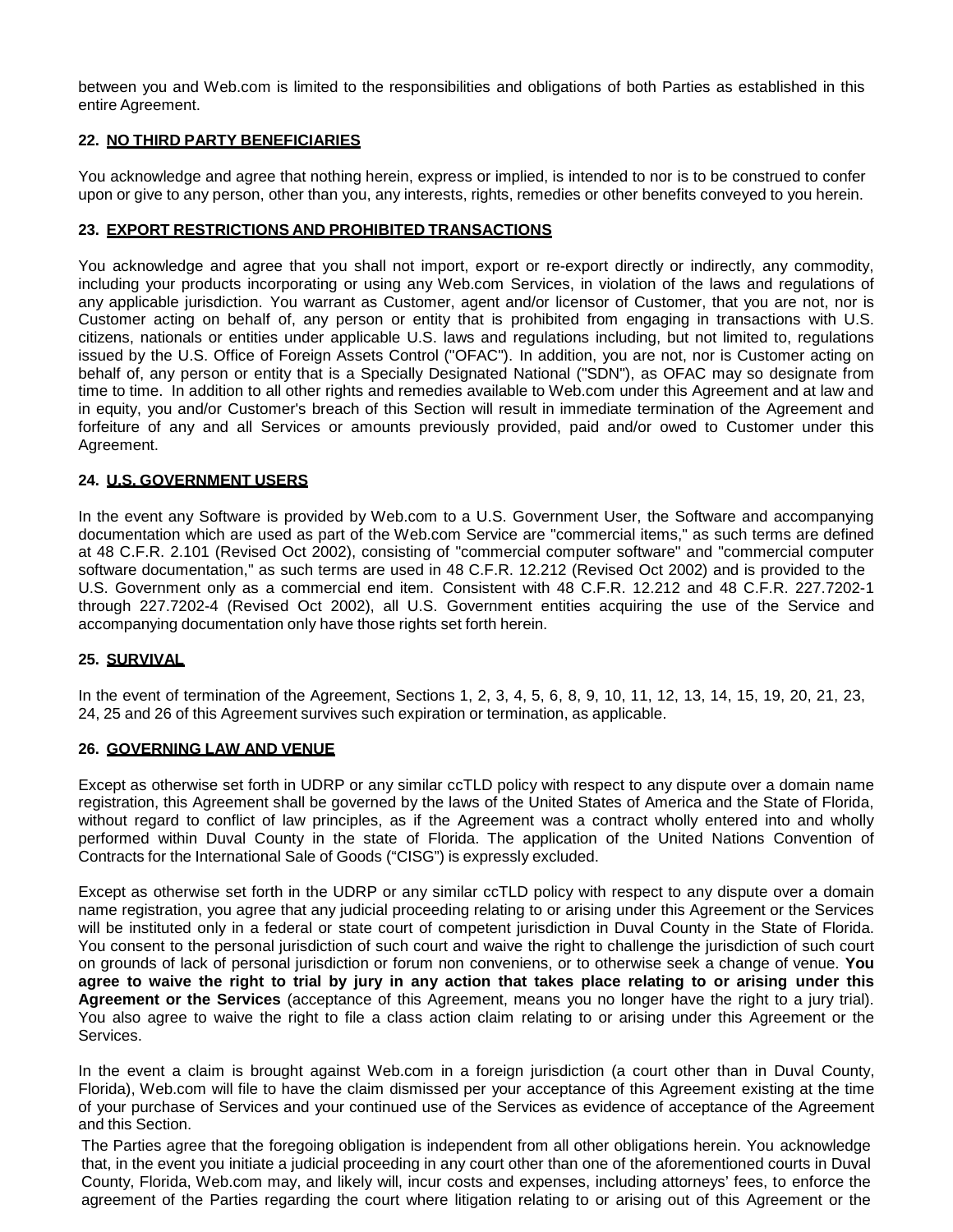Services shall be instituted. You expressly agree that Customer will reimburse Web.com for any such costs and expenses, including, but not limited to, attorneys' fees, incurred by Web.com within ten (10) days of receiving a written demand from Web.com for such reimbursement. You further agree that if you do not timely reimburse Web.com within ten (10) days of receiving a written demand for reimbursement, you will be responsible for, and agree to pay, all costs and expenses, including, but not limited to, attorneys' fees, incurred by Web.com in seeking to collect or recover from you the amount reimbursable by you under this Section.

# **27. NOTICE**

All mail Notices from Web.com to you are deemed effective when: (i) sent by certified mail, return receipt requested or by Federal Express or other recognized overnight delivery service to your last known mailing address; (ii) sent via e-mail to your last known Customer contact e-mail address; (iii) sent via fax to your last known fax number; or (iv) posted on [https://legal.web.com](http://www.web.com/legal) and/or any of the applicable pages linked thereto, as updated from time to time.

When you provide contact information to Web.com, you agree that Web.com may use this information to contact you in any format or manner Web.com chooses. Web.com may, but has no obligation to, send a single notice by various means of delivery (*i.e*., fax, e-mail, certified mail or express mail). In no event shall Web.com be liable to you for choosing to send notice in one manner or format over another.

You authorize Web.com to contact you via the contact information provided in your account information that Web.com deems is of potential interest to you. Notices and announcements may include commercial e-mails, telephone solicitations and other notices describing changes, upgrades, new products and services or other information pertaining to Internet security or to enhance your identity on the Internet and/or other relevant matters.

You shall give Notice to Web.com by contacting Web.com's Customer Service at the phone number listed on Web.com's Website or otherwise provided by Web.com.